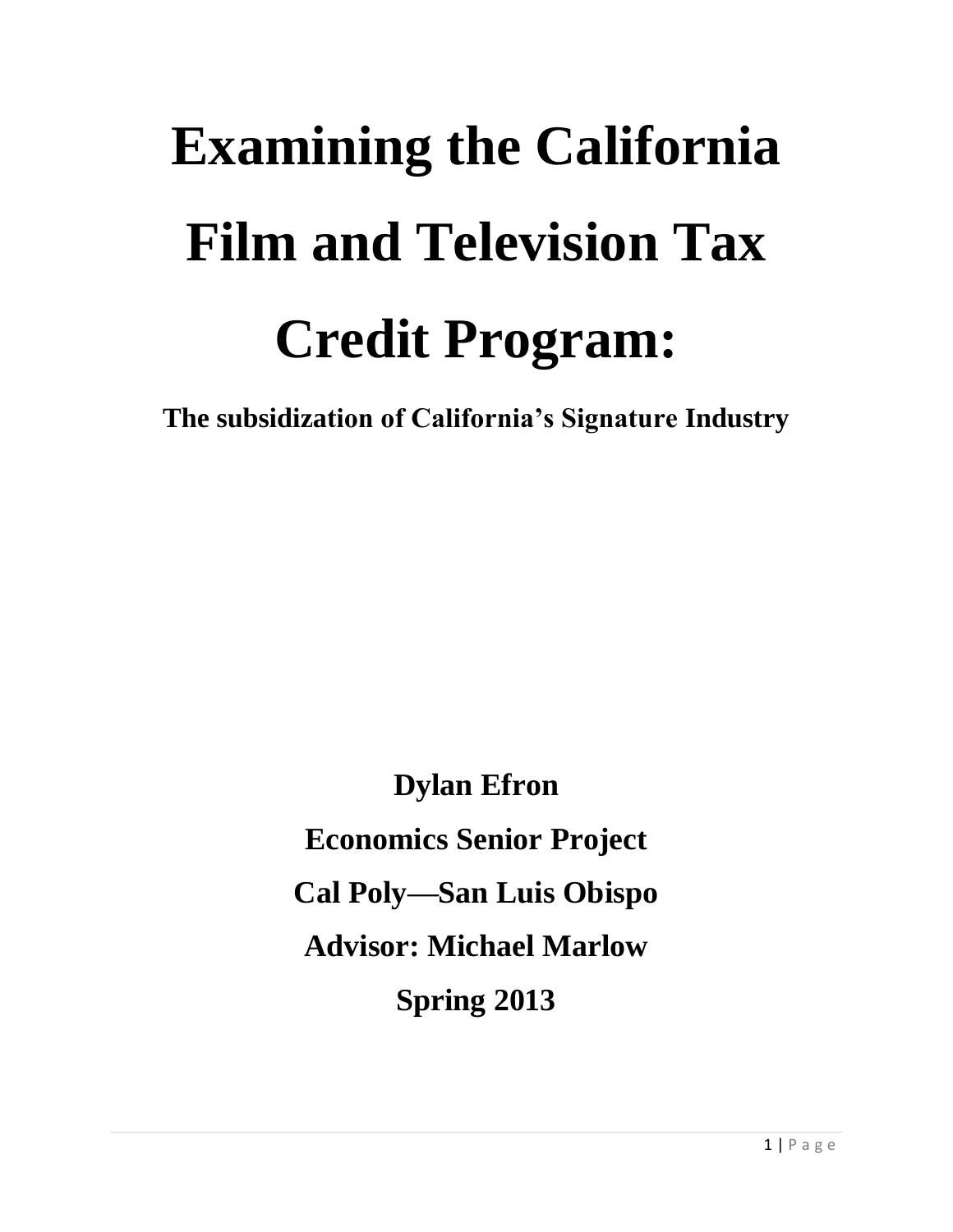#### **ABSTRACT**

California's breathtaking coastline and iconic downtown Los Angeles skyscrapers are brutally destroyed by an extraterrestrial race in the blockbuster film "Battle: Los Angeles". Yet due to the monetary advantage of filming outside California, the motion picture was shot almost entirely in Louisiana. By using replicated sets of California as well as green screen special effects, the producers managed to give the appearance of California while saving 35 percent of its total investment with Louisiana's generous movie production incentives. With an estimated budget of \$70 million, California yet again missed a golden opportunity to fuel its local economies and generate tax revenue. California's Film and Television Tax Credit program was enacted in 2009 as part of a stimulus package to increase film and TV production spending, jobs and tax revenues in California. Four years later the bill remains unchanged; this paper will test whether or not amendments can be made to ensure the program is effectively keeping film production in California.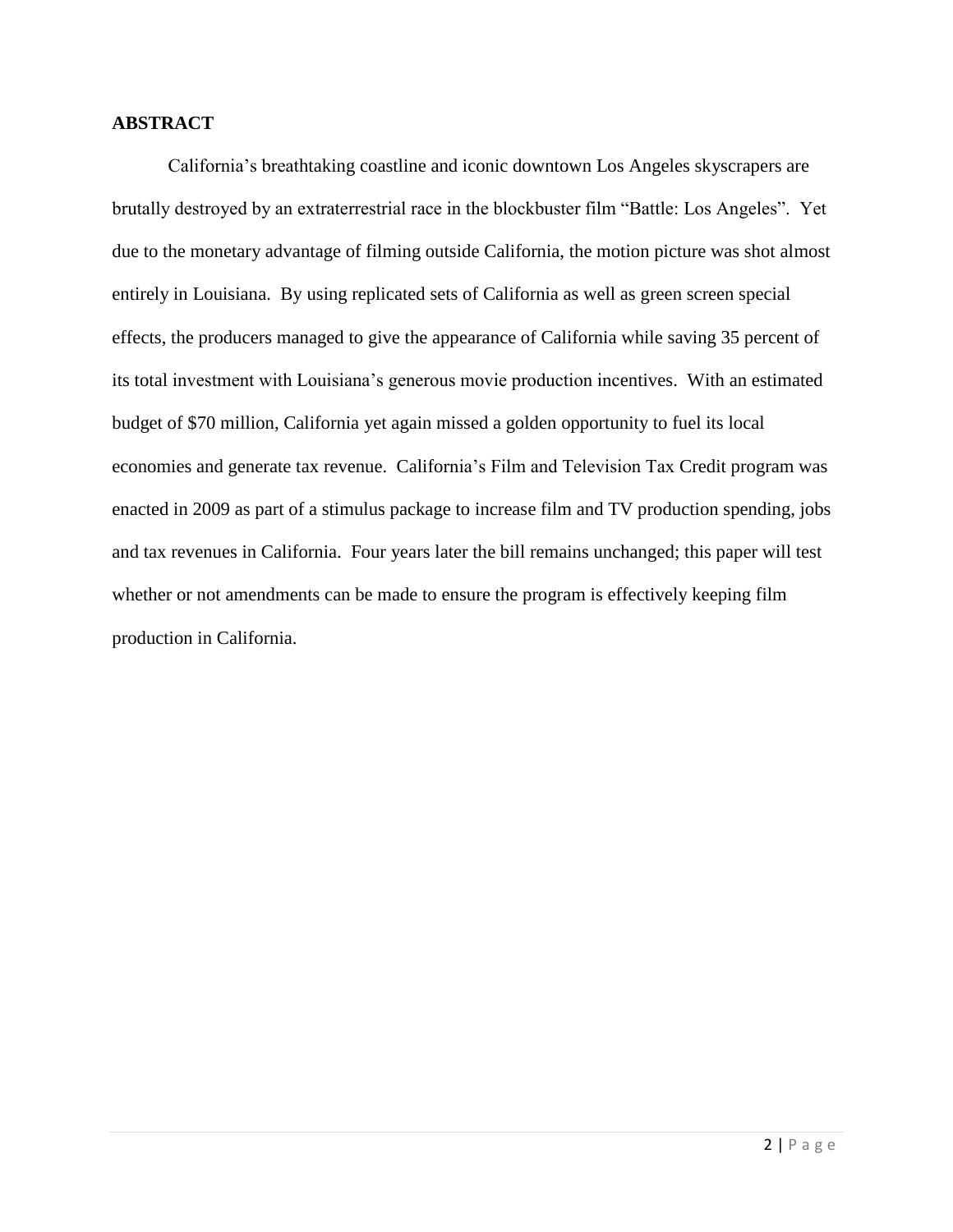# **Table of Contents**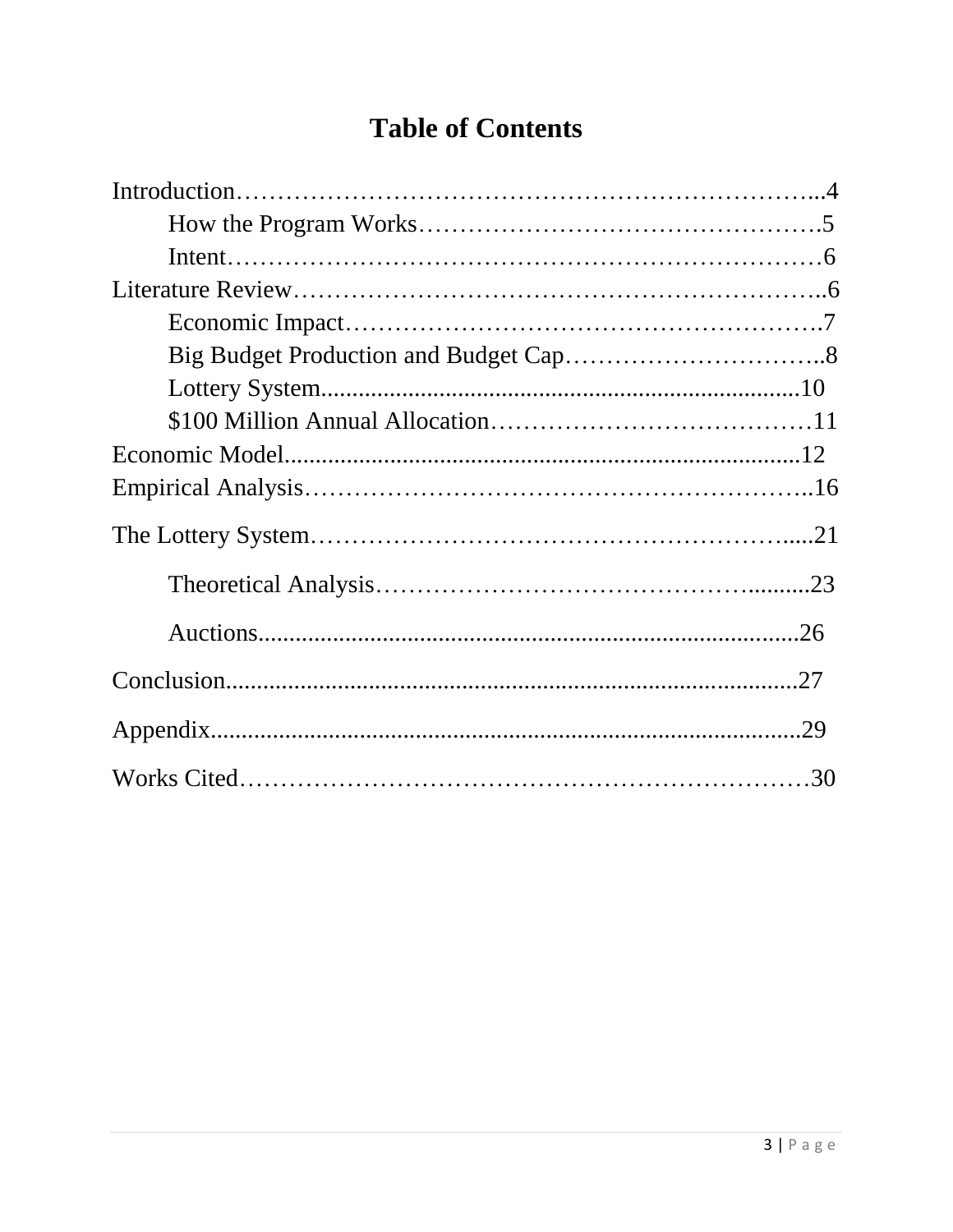# **INTRODUCTION**

As Florida is known for citrus and New York for finance and Wall Street, California is home to Hollywood and the motion picture—or at least used to be. Influxes of motion picture incentives have gradually lured California's signature industry away from California. In the same way that Detroit lost the auto industry and California lost the aerospace industry, the film industry will shift from California as businesses move to locations that make fiscal sense for movie production. There is a fiduciary agreement between investors and producers to make fiscally correct decisions. Avoiding a chance to receive up to 35 percent of a film's expenses before its even released—just for the chance of filming in a certain state—seems to break that contract. Production incentives began in the late 1990's and have since been copied by over forty states in the U.S as well as internationally. With the film industry becoming more mobile as a result of advancements in technology, California suffered staggering losses of production in the past ten years. In 2003, 66 percent of studio feature films were filmed in California. In 2009 only 38 percent of studio films were filmed in state. San Francisco film and TV production employment dropped 43 percent between 2001 and 2006 (CFC). California was in dire need to reverse the regressing trend. It wasn't until 2009 when the California Film and Television Tax Credit program was enacted, which was specifically designed to help fight runaway production. While other states use tax incentives to *attract* production, the primary purpose of the credit program is to *retain* production. With the first four years of the program in the books, this report will examine if the program is serving its purpose and if not, explain how it can be improved to serve its purpose.

Runaway production in California, also known as film flight, is when producers relocate principal photography outside of California because of greater incentives. California is a unique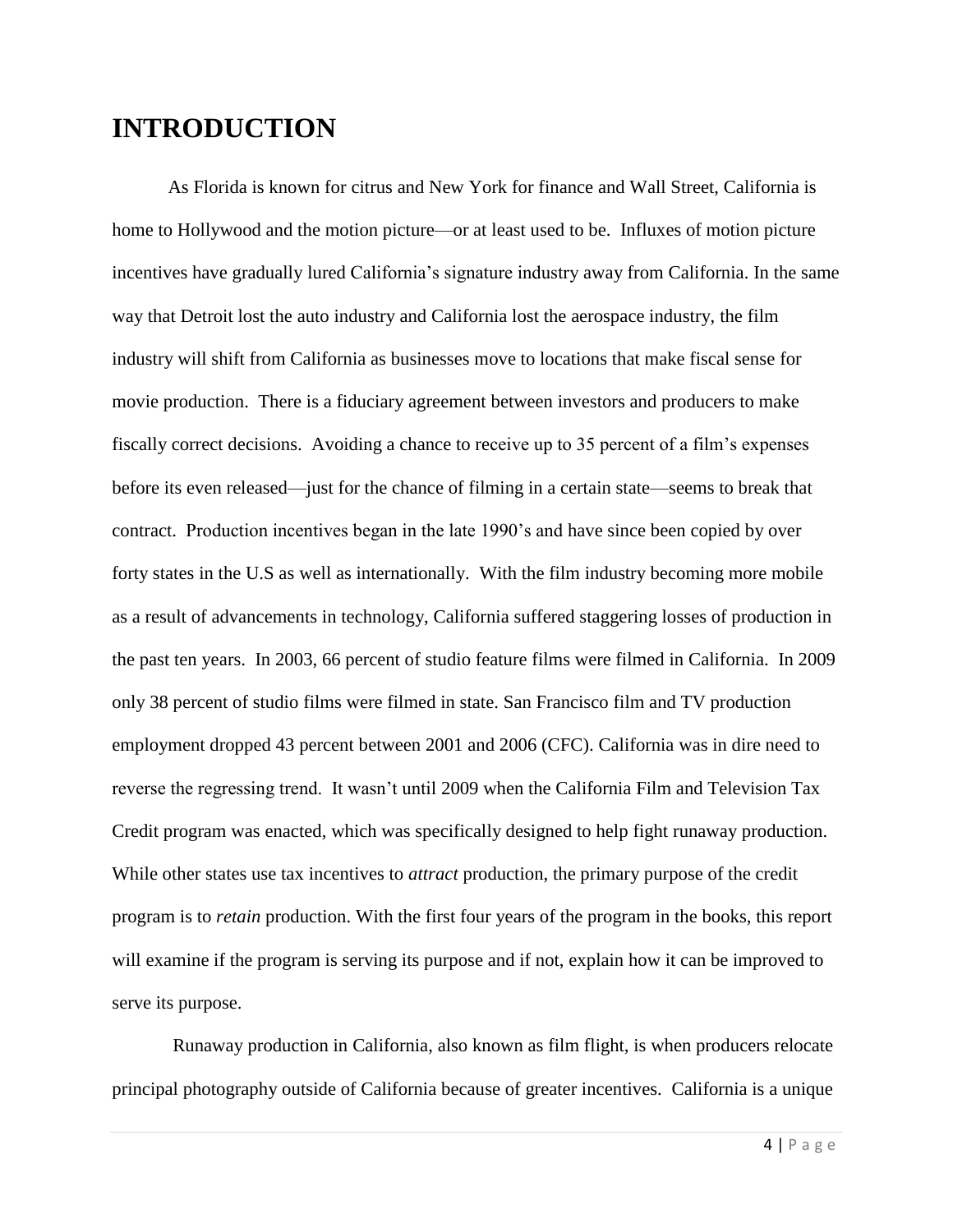location because of its distinctive appeals; industry leading infrastructure, the home to most studios and talent, and its wide array of scenery from snow to sand dunes. Therefore, it doesn't need to boast a lofty tax credit of 30-35 percent such as New York and Louisiana. A conservative program is ideal for the Golden State but being too frugal may be detrimental.

#### **How the Program Works**

On June  $1<sup>st</sup>$ , the California Film Commission received applications from motion pictures to participate in a lottery to receive a credit from the \$100 million annual fund. To be eligible the qualified motion picture must have 75 percent of principal photography shot in California, must be submitted at least 30 days prior to commencement date and must start shooting within 180 days of being chosen (CFC). Applicants are assigned a number and on June  $4<sup>th</sup>$  the numbers are drawn at random until the \$100 million credit pool is exhausted. This year, 380 applications were submitted and 31 projects were chosen. Eligible applications for a 20 percent tax credit include feature films with a minimum budget of \$1 million and a maximum budget of \$75 million, movies of the week or miniseries with a budget in excess of \$500,000 or a new television series licensed for original distribution on basic cable with a budget greater than \$1 million. Applicants eligible for a 25 percent tax credit are relocating television series or an "independent film" (not studio backed) with a budget between \$1 and \$10 million. The 20 or 25 percent credit can be used against income and sales and use taxes. (An example of the qualifying expenditures for the film ARGO can be seen in the appendix ). Extremely simplified, a film with a \$50 million dollar budget with \$40 million qualified expenditures would receive an 8 million dollar tax credit (20% of \$40 million).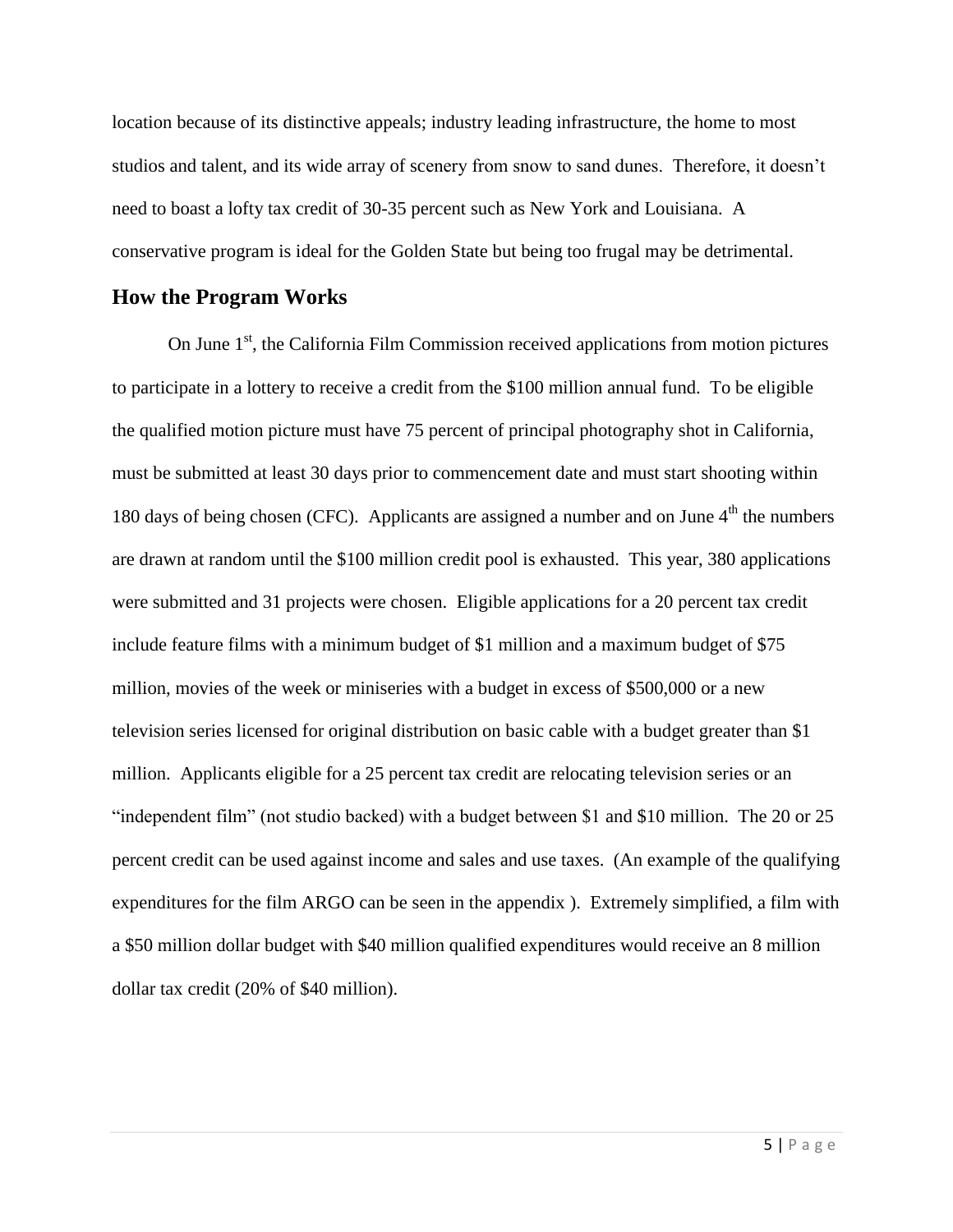#### **Intent**

California's Film and Television Tax Credit program was written very well and has so far succeeded in slowing down rampant film flight. The film commission asserted in June 2013 that the four-year-old program has generated \$4.67 billion in direct spending within the state and paid \$1.59 billion in wages to crew members. There are, however, a few areas within the program that can be assessed to determine whether or not California can increase its total return on motion picture production.

This report will examine the budget cap placed on for feature film productions. Currently, a film's budget that exceeds the maximum budget of \$75 million is ineligible for a tax credit. Due to the budget cap, many producers are discouraged from filming in California. It's widely believed that big-budget productions offer the greatest reward to a state in respect to economic impact. This paper will examine if big-budget films truly are a preferred economic option, and if so how California can benefit from removing the budget cap.

Next this report will analyze the lottery system currently in place for selecting applicants for a tax credit. With only 31 projects selected out of 380 applicants in 2013, this paper will explore a system that will help potentially better retain production without wasting valued assets.

# **Literature Review**

Since the enactment of California's Film and Television Tax Credit program in 2009, a number of economic think tanks have studied whether the program has successfully helped the fight against runaway production. The studies range from the economic impact the program has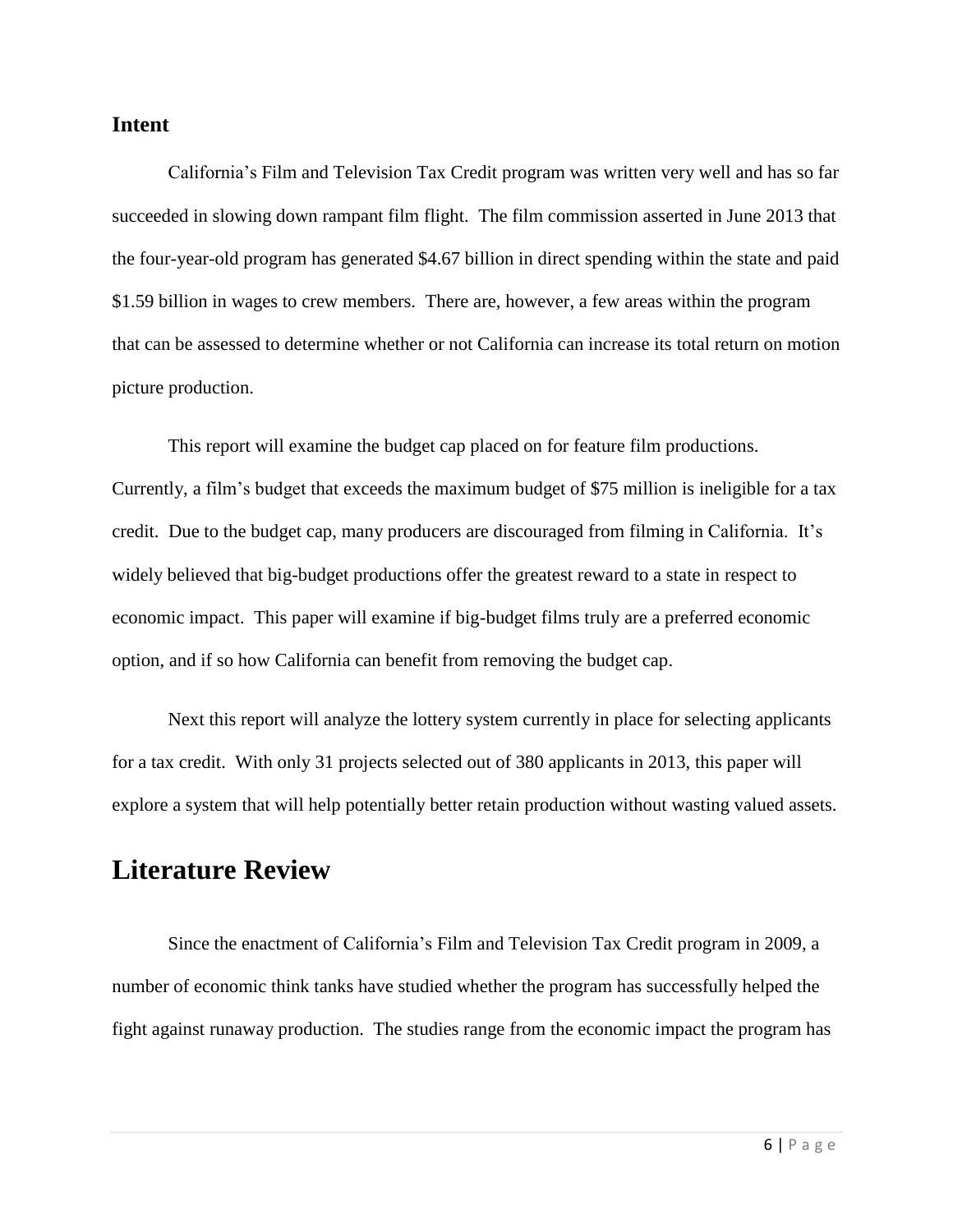created in respect to the generation of tax revenue to the jobs that have been created in-state; the studies also describe how the program can improve.

#### **The Economic Impact**

In 2011, the Los Angeles Economic Development Corporation (LAEDC) was commissioned by the Motion Picture Association of America (MPAA) to complete a full-scale economic impact study. The intent of the study was to show how the California Film and Television Tax Credit program affected California. It found that at least \$1.13 in tax revenue will be returned to state and local governments for every tax credit dollar approved under the legislation. It also found in its first two years, the program has generated more than \$3.8 billion in economic output and is supporting more than 20,000 jobs (LAEDC). The LAEDC used IMPLAN as the input/output program to generate the economic impact model. IMPLAN software systems use thousands of tables of data, mostly government supplied, to generate economic multipliers and estimates of direct, indirect and induced economic activity.

The "direct impact", in this case, is the actual dollar value of a production budget. This includes in-state spending, salary, housing, catering, and anything directly listed on a production budget. "Indirect Impact" is spending related to the production but not in the actual budget (Headway). For example, a, the production that hires a caterer for \$5 million is making a "direct impact. The catering company will then pay its employees, which include various staff members and chefs as well as related supplies, all of which are classified as an indirect economic impact. The last stage of the economic trickledown effect is "induced impact" which would be when the caterer or anyone hired by the production spends his wage on family, lifestyle or other personal household expenses. This data was used to determine that the economic impact multiplier of the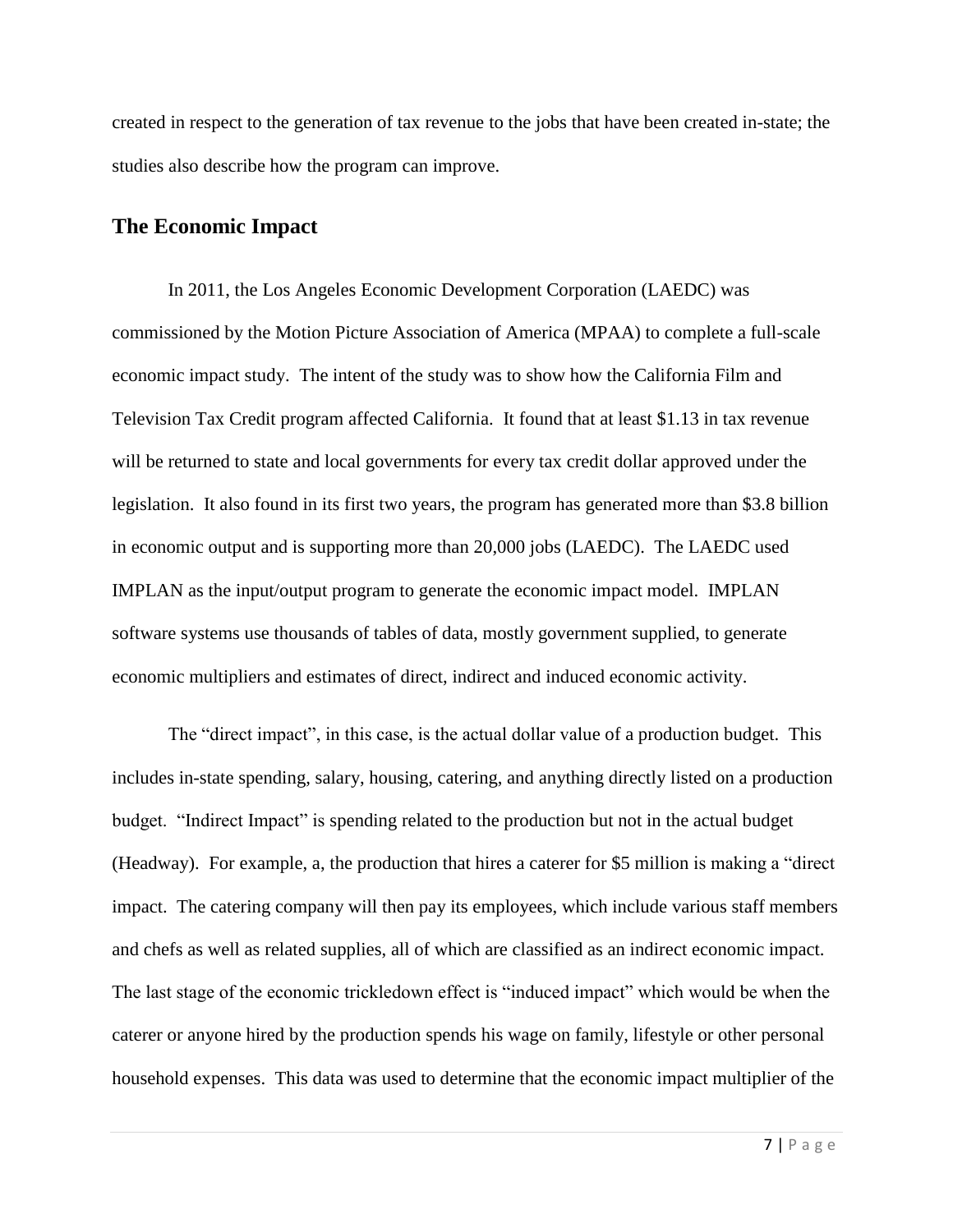California Film and Television Program was 2.5 times the direct spending of the films' budgets (LAEDC).

IMPLAN is a respectable economic research tool often utilized by federal government agencies and prominent universities. This paper will not address the accuracy of the estimates IMPLAN or Headway Projects made on the programs economic impact. It would be very difficult to analyze the outputs because most of the data used in IMPLAN's models are undisclosed. However the Headway Project, a think tank of UCLA-IRLE researchers, found that the economic impact was overstated due to the LAEDC assumption that none of the projects that received tax credits from California would have filmed in California without one. The LAEDC didn't account for films that need to film in California or want too regardless of incentive. Accordingly, the UCLA-IRLE researchers reduced the net positive impact of \$1.13, to \$1.04 per \$1 of tax credit allocated (Headway).

The main takeaway from the complementary report thus far is that, California's tax credit program is operating with a net benefit. Now the question is how to maximize or at least improve that net benefit through adjustments within the programs legislations.

#### **Big-Budget Production and Budget Cap**

Under the current program, California prohibits any production with a budget greater than \$75 million to apply for the 20 percent tax credit. While most reports on the California Film and Television Tax Credit program agree that the production budget cap is damaging, proposed solutions vary.

The LAEDC originally suggested that the program should instead allow credits to a certain limit to be applied to productions of any size. This would allow a production with a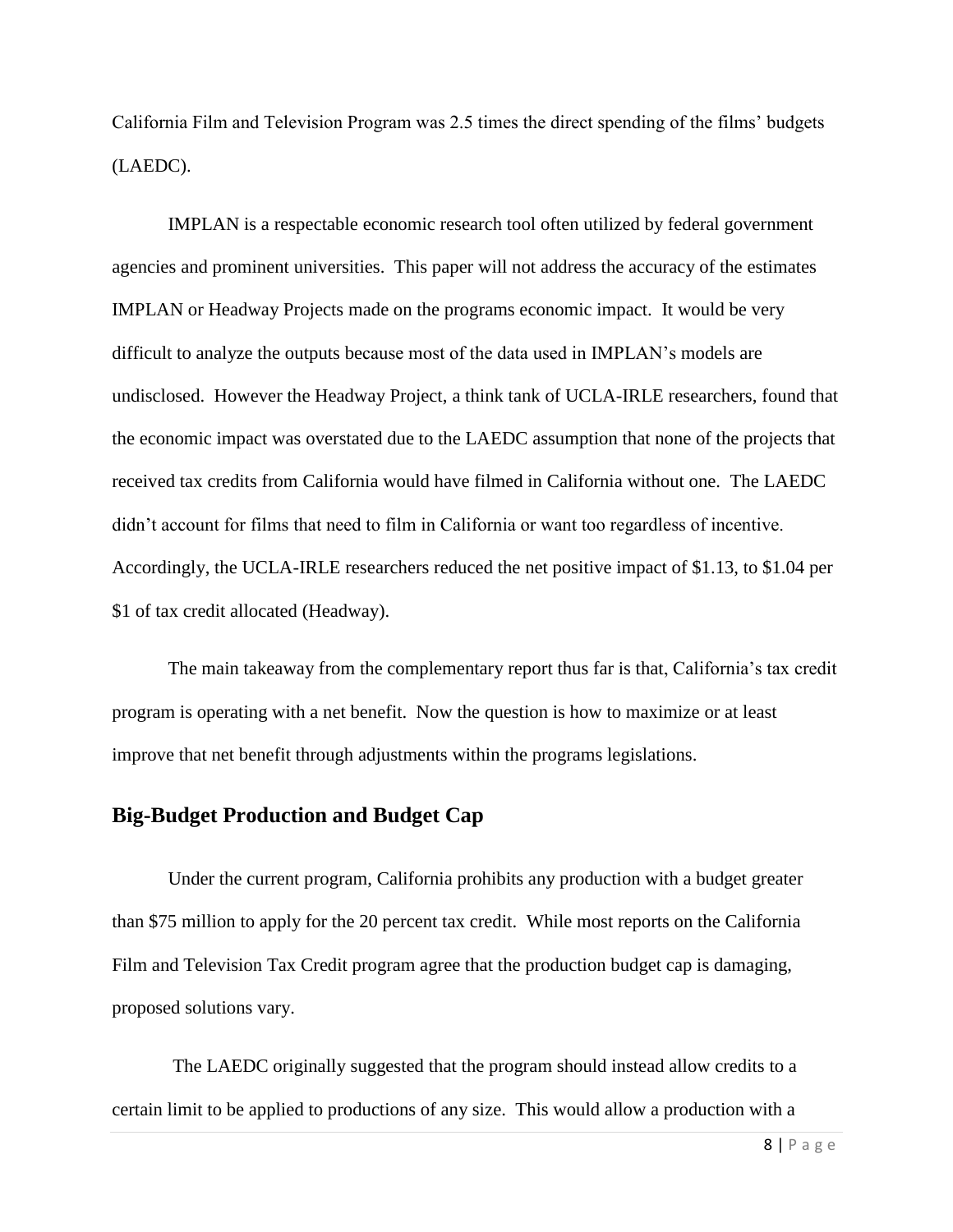budget of \$100 million to receive the credit on the first \$75 million spent. The remaining \$25 million that isn't incentivized will compound the economic impact on California. To quantify this idea, the LAEDC reviewed a budget for a \$175 million production budget that spent 51 percent on below-the-line expenditures. The results show that the state would spend \$15 million (20% of \$75 million on qualifying expenditures) but state and local governments will receive \$26.7 million in tax revenue. In other words, \$1.78 in taxes would be generated for each dollar of tax credit allocated (LAEDC). This figure is most likely high because of their assumption that all films will leave without an incentive, but the error is mitigated by not including potential tax revenue from film tourism of big-budget production sets and locations.

| <b>Exhibit 5-2</b><br><b>Impact Ratios of Big-Budget (\$175 million) Production</b><br>With 20% Tax Credit on \$75 million Qualifying Expenditures |            |  |  |  |  |  |
|----------------------------------------------------------------------------------------------------------------------------------------------------|------------|--|--|--|--|--|
| Estimated tax credit (\$ millions)                                                                                                                 | 15.00<br>S |  |  |  |  |  |
| Economic output per dollar tax credit                                                                                                              | 31.4       |  |  |  |  |  |
| Labor income per dollar tax credit                                                                                                                 | 11.23      |  |  |  |  |  |
| GDP per dollar tax credit                                                                                                                          | 10.67      |  |  |  |  |  |
| Tax revenue per dollar tax credit                                                                                                                  | 1.78       |  |  |  |  |  |
| Source: LAEDC                                                                                                                                      |            |  |  |  |  |  |

Another hypothetical solution is to allow big-budget films projects to participate at a 12 percent credit. The opportunity to stay and work in California; the convenience for actors, directors and producers; the access to California's superior industry infrastructure; and the time saved by not relocating could well encourage films to stay in-state at a reduced tax credit (Headway). The Headway Project report never discussed how they derived the lower credit rate of 12 percent to attract more feature films. Yet it's hard to deny the improved economic impact that it could have in California if more films stayed in-state. Under the current program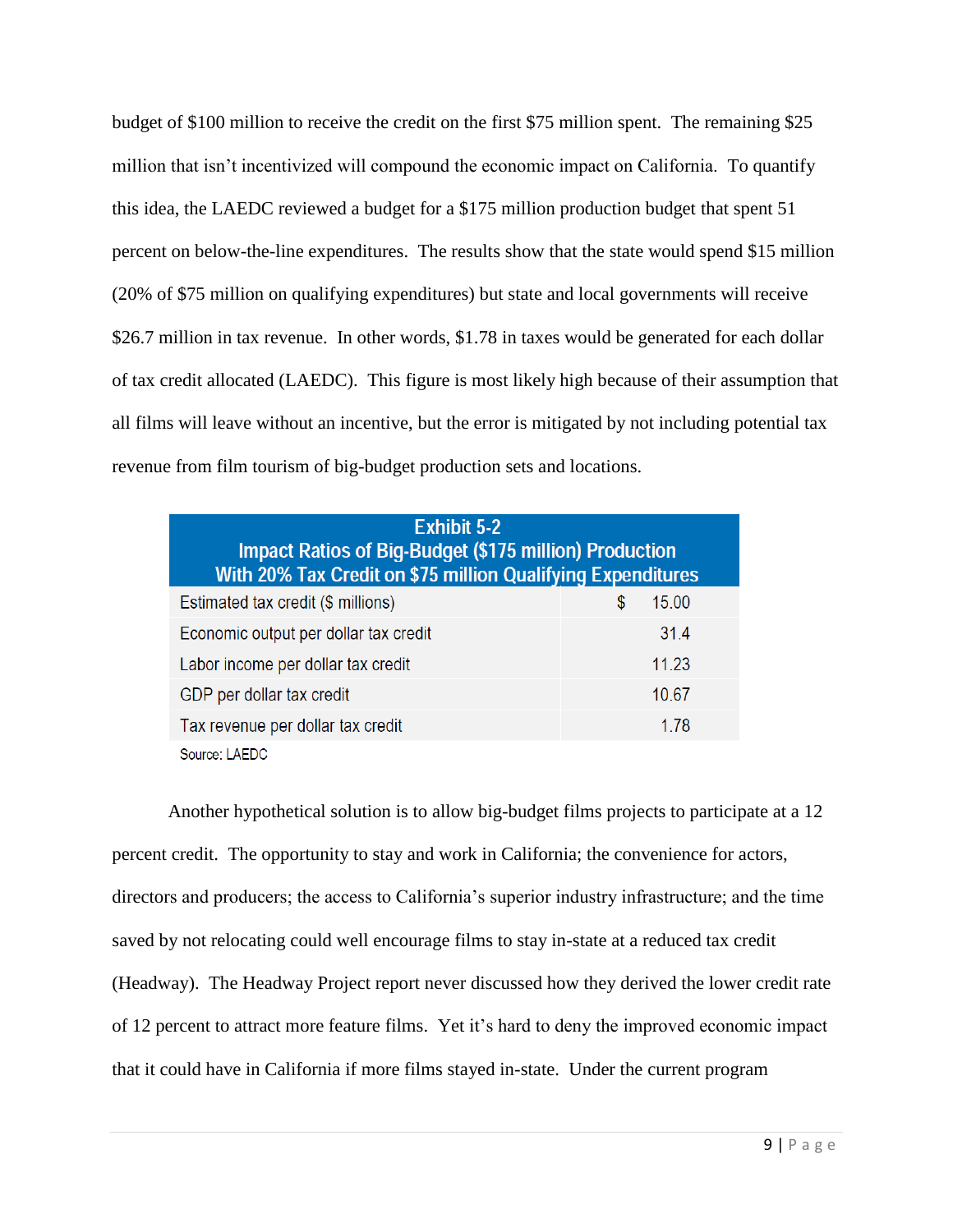California would spend \$15 million in tax money on a \$75 million project, but if the credit was changed to 12 percent for robust projects, California would only spend \$15 million if the budget was greater than \$125 million.

Lastly the simplest hypothetical solution is to eliminate the tax credit cap entirely. No other state currently has a cap on their motion picture tax credit program. Basing the cap on a films budget is irrelevant because the tax credit is allocated based on qualifying expenditures, not how much a production spends in total.

## **Lottery System**

To meet the current demand California would need an excess of \$500 million in funds, but there is only \$100 million allocated annually; the California Film Commission (CFC) enacted a lottery system as a solution to this discrepancy. This system randomly selects projects until the \$100 million allocation pool is exhausted while the remaining projects are placed on a waiting list in case one of the chosen productions drops out; the waiting list is an attempt to prevent films from leaving California. Every year the demand for the tax credit outstrips California's allotted funds. On June  $1<sup>st</sup>$  of 2013, 380 projects were submitted and 31 were chosen. In 2012, 28 projects were selected out of 322 applicants. A producer currently has a better chance to win cash on a California Lottery scratcher than to be chosen for a tax credit.

Most research has focused on the need to increase the allocation pool to satisfy more projects and help eliminate runaway production. While this issue is of extreme importance to the future success of the program, until California is in a better fiscal state, the program should be maximizing the benefit of the current \$100 million annual allocation. This report will compare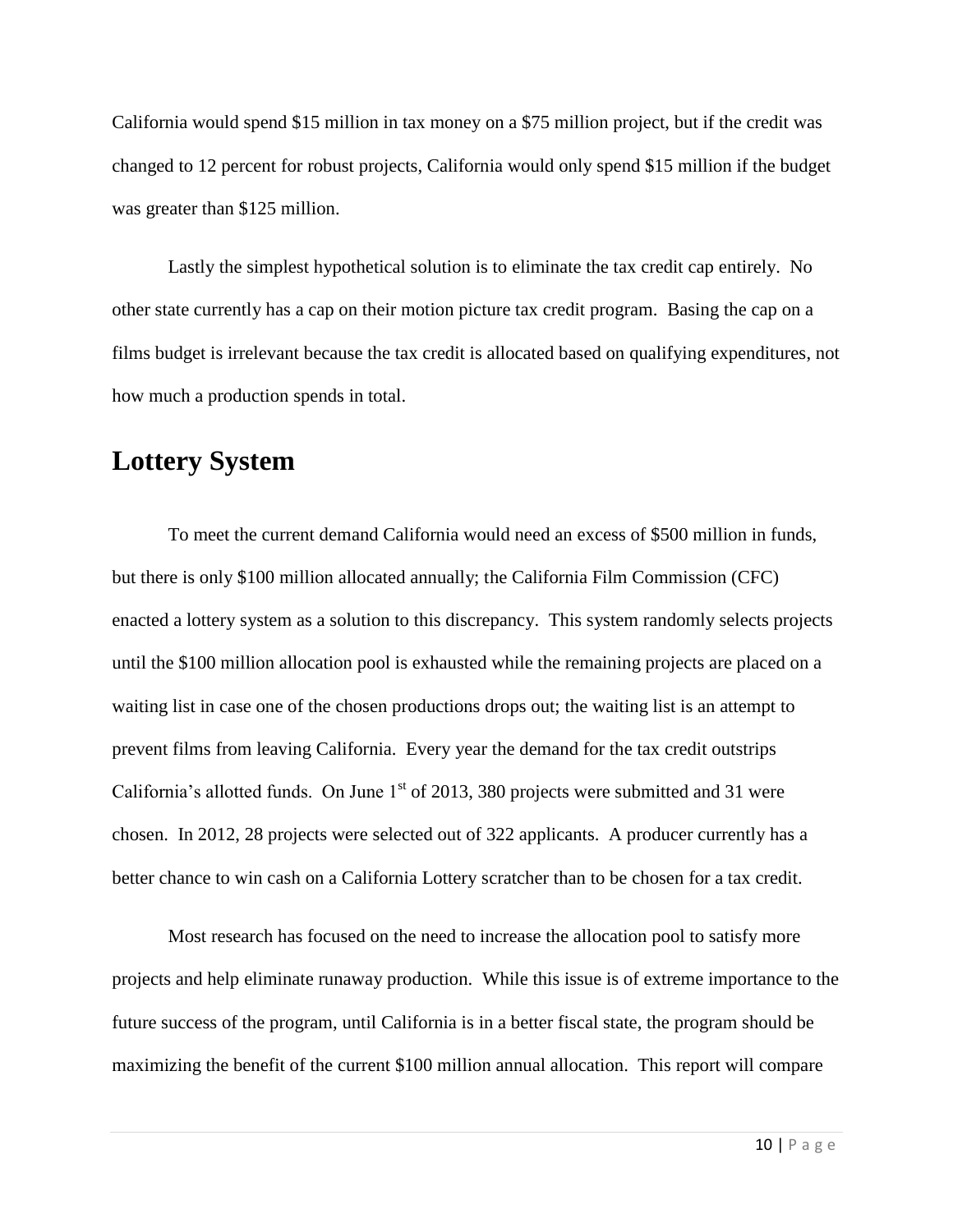the costs and benefits of the lottery system to a system based on maximizing total tax revenue returned to California.

#### **\$100 million Annual Allocation**

Lastly, the programs funding has been under great scrutiny. The \$100 million currently offered is minute in comparison to New York, Georgia and Canada who offer \$400-\$500 million annually. With the estimated economic impact around \$1.04 dollars, there is no clear evidence that increasing the annual funding will hurt California. Right now the \$100 million dollars is breeding uncertainty with producers, inhibiting its ability to regain fleeing production. The program currently satisfies less than 10 percent of applicants and producers are starting to forgo the preparation expenses to shoot in California because there is little guarantee that the application will be selected. Preparation is costly because it requires a lot of time to research locations, to scout locations and to create shooting schedules. Therefore, producers rather film in a different state where they are guaranteed a credit. It's also challenging to put a film in motion without certainty. If a producer isn't able to let the actors know where the film will be located or the exact production schedule and start time, it will be hard to get the ball rolling and sign talent (Headway).

Now in the program's fourth year, the \$100 million dollar annual allocation has led to yet another problem. TV shows that have received a credit in a previous year are re-eligible to be placed at the top of the queue for future drawings. Eight of the 12 TV shows granted funds in 2012 automatically received credit again in 2013. This eliminates a huge portion of the \$100 million available in funds before the drawing even starts. Along with an 18 percent increase in applicants (322 to 380), the odds for a new film to receive the credit at slim to none. Right now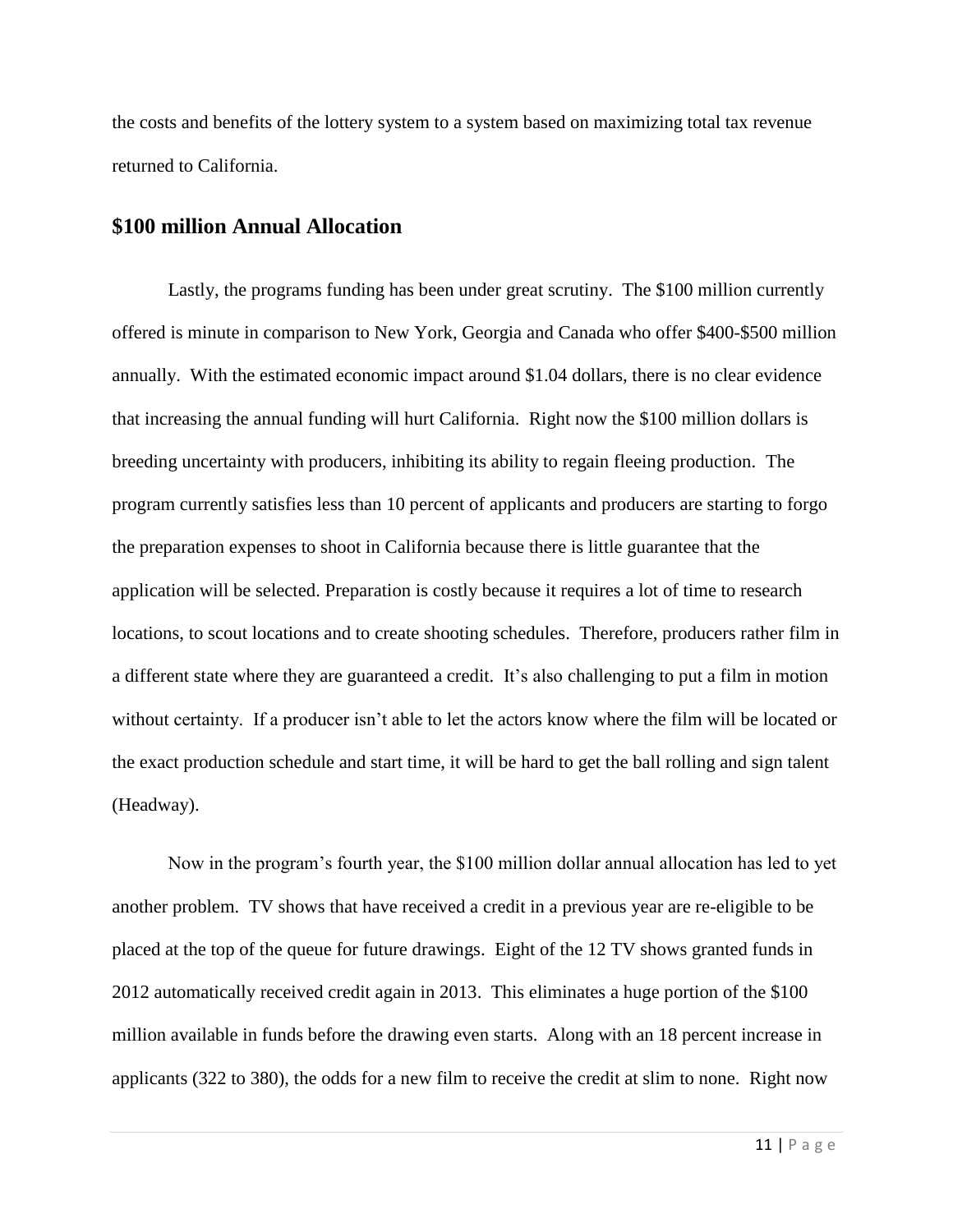the \$100 million is exhausted too early and it is a source of uncertainty to producers, ultimately scaring off potential production. This paper will not extensively cover the need to increase the annual production budget. It's well documented how necessary an increase in annual allocation is to the program's success. Until the California government agrees to increase the funding toward film credits, it will be hard to increase the success of the program in stopping film flight

## **Economic Model**

Big-budget productions are believed to be the most beneficial projects because of the massive in-state spending per production. This large spending is a result of long shooting schedules and production periods, as well as the employment of thousands of workers per project. Majority of these big-budget films currently leave California for states that have no cap on their subsidies. Using data from the Empire State Film Production Credit (2004-2013) and Florida's film and tax credit program (2011), this report will first verify that big budget films do in fact hire more workers and have longer shooting periods on average. This is important because it will help determine whether several small-budget films better stimulate the economy versus one big-budget production.

This paper used two different two-sample t-tests to describe the difference between the average production hires and shooting periods for big and small-budget productions. A twosample t-test is used to determine if two population means are equal.

My first test examined if differences existed in the average amount of production hires between different size films. For this paper, the distinction of a big-budget production was based on in-state expenditure's in excess or below \$10 million. Subsequently, 146 observations were labeled as "big-budget" leaving 369 observations under "small-budget". The large disparity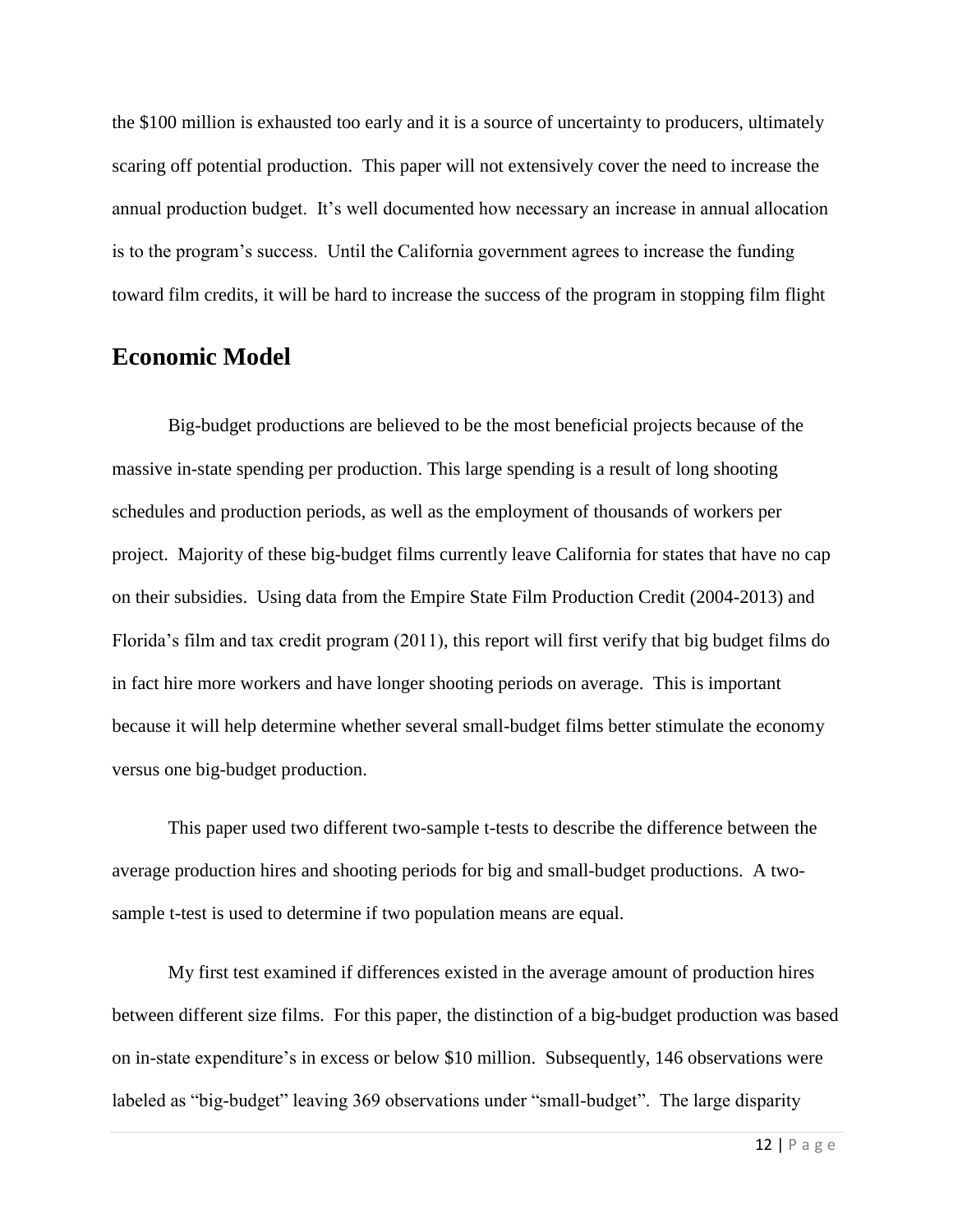between the numbers of projects will lead to big-budget productions featuring a greater standard error. This simply means that the accuracy for the observations to represent a population will lower with only 146 productions.

For the first test of average production hires for big and small budget productions, my null hypothesis is that total production hires for a small-budget film is, on average, the same as a bigbudget production. The results of the 2-sample t-test are as follows:

#### **Two-Sample T-Test and CI: Total Production Hires, Big/Little Budget**

Two-sample T for Total Production Hires Big/Little Budget N Mean StDev SE Mean BIG 146 2311 1887 156 BIG 146 2311 1887<br>LITTLE 369 348 325 LITTLE 369 348 325 17 Difference = mu (BIG) - mu (LITTLE) Estimate for difference: 1963 95% CI for difference: (1653, 2274) T-Test of difference = 0 (vs not =): T-Value =  $12.50$  P-Value =  $\boxed{0.000}$  DF = 148

In blue, we can see that on average a big-budget project hires 2311 employees while the average small-budget production hires only 348. The p-value, the probability of observing a sample statistic as extreme as the one actually observed was less than .05 meaning that we reject the null hypothesis that big and little budgets employ the same workforce on average. We can conclude with 95 percent confidence that big-budget films hire more workers on average than small-budget films.

Next, this paper follows the same procedure to test whether big-budget productions have the same amount of shoot days as small-budget productions. This is important because shoot days is believed to be an indicator, along with production hires that helps predict total economic benefit. For every day a production stays on location, expenses increase; hourly salaries (direct),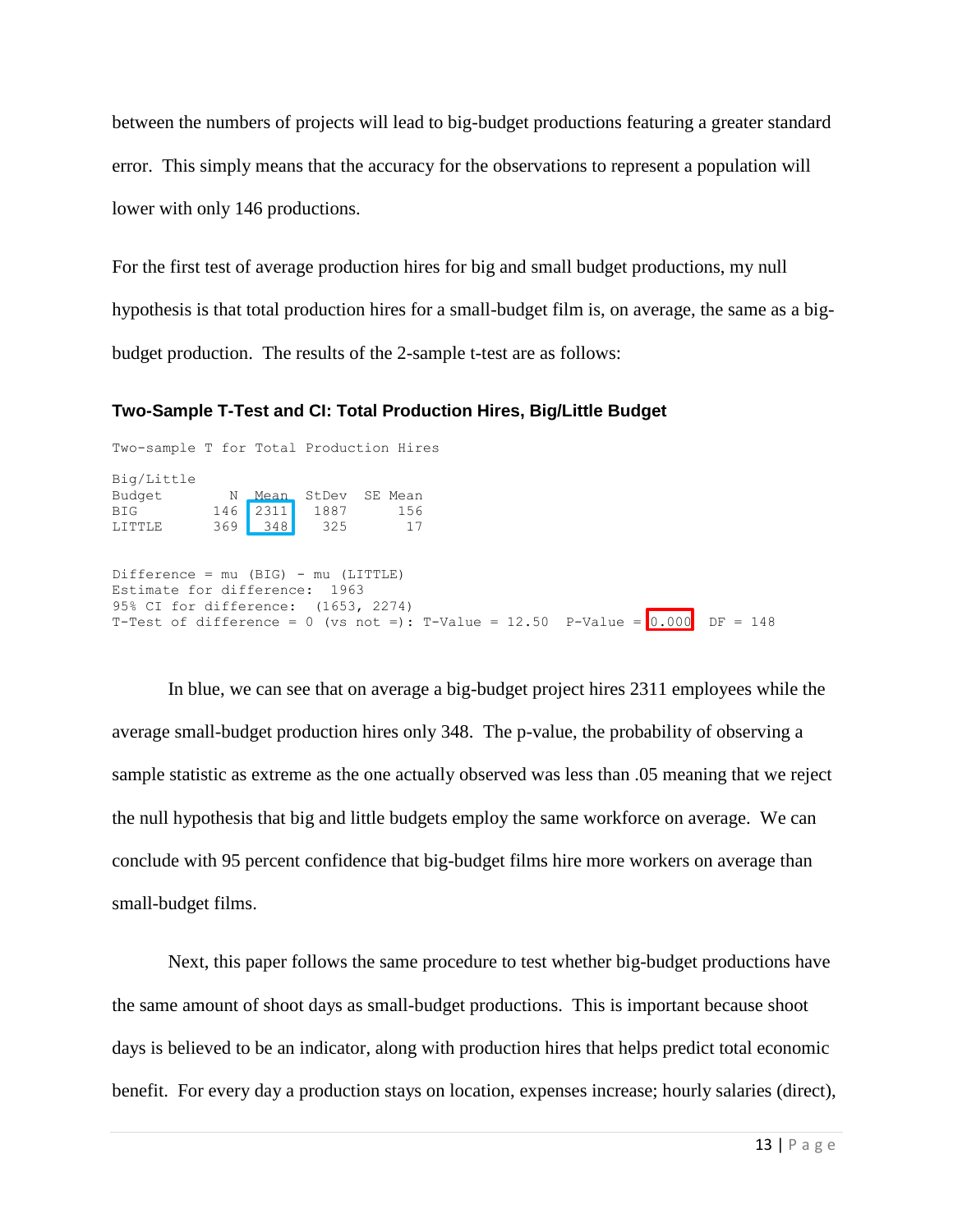groceries and food (indirect/induced), electricity (indirect) etc. The null hypothesis for this test is: the difference in number of shooting days is negligible between different budget sizes.

#### **Two-Sample T-Test and CI: Total Shoot Days, Big/Little Budget**

| Two-sample T for Total Shoot Days                                                |  |  |  |  |  |
|----------------------------------------------------------------------------------|--|--|--|--|--|
| Big/Little                                                                       |  |  |  |  |  |
| ig/Little<br>3udget N Mean StDev 5<br>BIG 146 92.7 79.9 6.6<br>370 43.0 93.9 4.9 |  |  |  |  |  |
|                                                                                  |  |  |  |  |  |
|                                                                                  |  |  |  |  |  |
|                                                                                  |  |  |  |  |  |
| $Difference = mu (BIG) - mu (LITILE)$<br>Estimate for difference: 49.77          |  |  |  |  |  |
| 95% lower bound for difference: 36.21                                            |  |  |  |  |  |
| T-Test of difference = 0 (vs >): T-Value = 6.06 P-Value = 0.000 DF = 309         |  |  |  |  |  |

Again in blue, we can see that big-budget pictures shoot an average of approximately 93 days on average, while a small-budget production shoots for only 43 days. The P-value in red is 0.000 again which means with 95 percent certainty we can reject the null hypothesis that the budget size doesn't affect the total amount of shoot days. Big-budget films shoot for a longer period of time on average than smaller productions.

To create greater return to California's investment in the motion picture industry, greater tax revenue needs to be generated. In essence it's necessary to raise the predicted economic impact from \$1.04 for every dollar spent toward the tax credit.

This model shows whether or not California would benefit from attracting big budget films instead of discouraging them with a production budget cap. The statistics in this model will use data from New York's tax credit program from the years 2004-2013. New York is second to California in annual motion picture production, and has a greater allocation pool of annual credits and no production budget cap. Therefore the data has more observations (347)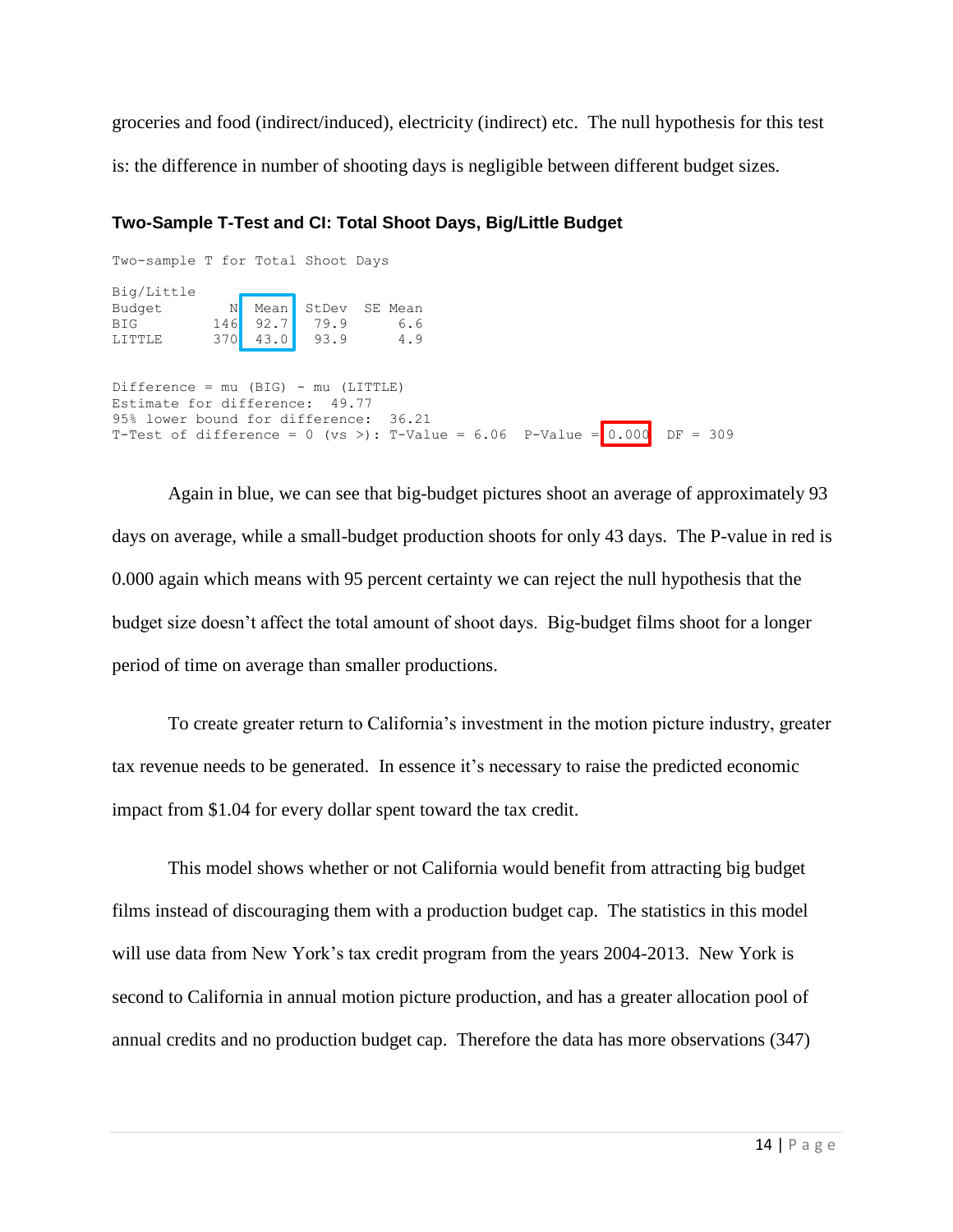and a broader range of film budgets than California's program data. Here is a breakdown of how the two states compare:

| <b>Domestic</b> |                                                                     |                                        |                                        |                                                      |                                                                                                                                                                                |                                                            |                      |                                                      |  |
|-----------------|---------------------------------------------------------------------|----------------------------------------|----------------------------------------|------------------------------------------------------|--------------------------------------------------------------------------------------------------------------------------------------------------------------------------------|------------------------------------------------------------|----------------------|------------------------------------------------------|--|
| <b>State</b>    | <b>Number of</b><br><b>TV and film</b><br>productions,<br>2009-2010 | <b>Type of</b><br>incentive<br>program | <b>Annual</b><br>funding<br>(millions) | Project<br>budget cap<br>(millions)                  | <b>Maximum benefit</b>                                                                                                                                                         | <b>Transferability</b>                                     | <b>Refundability</b> | Sunset/<br><b>Review</b>                             |  |
| California      | 1,087                                                               | <b>Tax credit</b>                      | \$100                                  | \$75 for<br>feature films<br>\$10 for indie<br>films | 20% of qualifying local<br>spending<br>25% for qualifying<br>relocating TV series and<br>indie films                                                                           | N<br>(except indie<br>films or transfers<br>to affiliates) | N                    | Originally<br>6/30/2014;<br>extended to<br>6/30/2015 |  |
| New York        | 624                                                                 | <b>Tax credit</b>                      | \$420                                  | N                                                    | 30% of qualifying<br>production local spend<br>10% of the qualifying<br>post-production spend<br>(if 30% credit not claimed)<br>4-5% of the eligible<br>investment credit base | N                                                          | Y                    | 12/31/2014                                           |  |

(source: Milken )

The New York data additionally represents California because the film flight New York experienced in 2010 shows greater similarities with the flight prior to California's program enactment. In 2010, the annual funding of the New York Film & Television Tax Incentive Program was nearly exhausted with no sign of extending the program (Empire State). The applications for the program experienced an immediate and considerable decline in applications. New York ultimately realized the importance of their incentive and extended the program for five more years. The following shows the difference between the applications in 2010 and 2011, once the program proved sustainable.

| Applications ( $Q1 & Q2$ ) |      |        |        |              |                | Full and/or       |  |
|----------------------------|------|--------|--------|--------------|----------------|-------------------|--|
|                            | Film | Pilots | Series | <b>Total</b> | NY Spend       | Part Time<br>Jobs |  |
| 2010                       | 20   |        |        | 38           | \$644 million  | 33.809            |  |
| 2011                       | 54   | 15     | 16     | 85           | \$1.16 billion | 44,951            |  |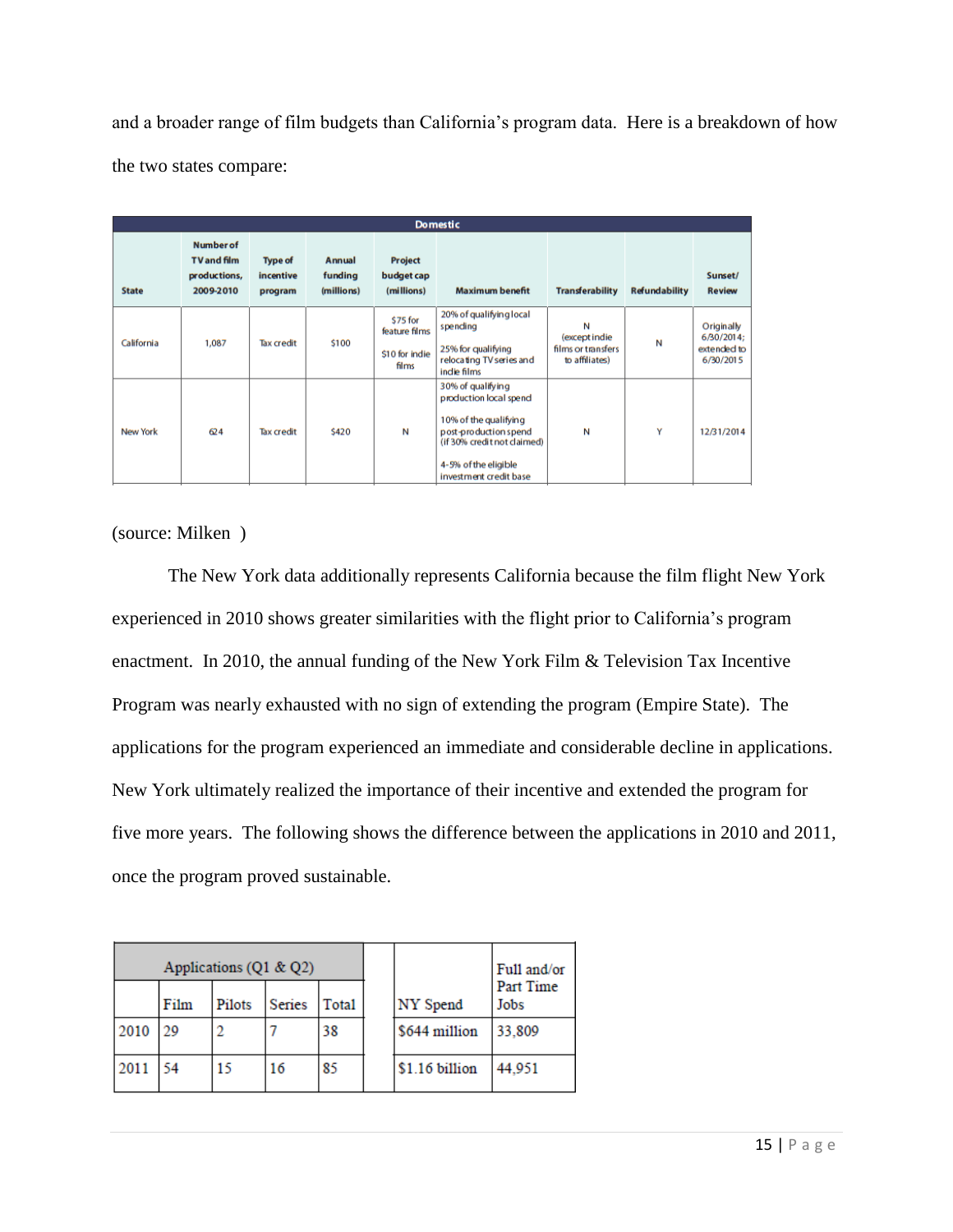(source: Empire State Analysis- 2011)

A "production budget", used by production companies, includes above-the-line costs, below-the-line costs, insurance, rights, licensing fees, wages, and overall services performed in a project (CFC). Above-The-Line expenditures are salaries paid to individuals who influence the movies creative direction; oftentimes the wages of the screenwriter, producers, director, casting directors and actors. In most cases, budget sheets also include Below-The-Line workers. These are the wages spent on the rest of the operating crew members. This comprises of assistant directors, gaffers, grips, costume designers, location manager etc. This "line" is fundamental because it helps identify what expenses are eligible for a tax credit in most states, such as in California and New York. While both expenditures benefit tax revenue to the state hosting production, only below-the-line expenditures qualify toward an incentive.

#### **Empirical Analysis**

The regression will test how a project's percentage of ineligible expenditures reacts to a rise in production budget. Qualifying expenditures are portions of a production budget that are eligible to receive a credit; meaning that ineligible expenditures are the part of a production budget ineligible for a tax credit. This is important because all the money spent in-state helps the economy. However, only qualifying expenditures require the state to handout a production incentive. Below is an example of two projects with a 20 percent tax credit on qualified expenditures.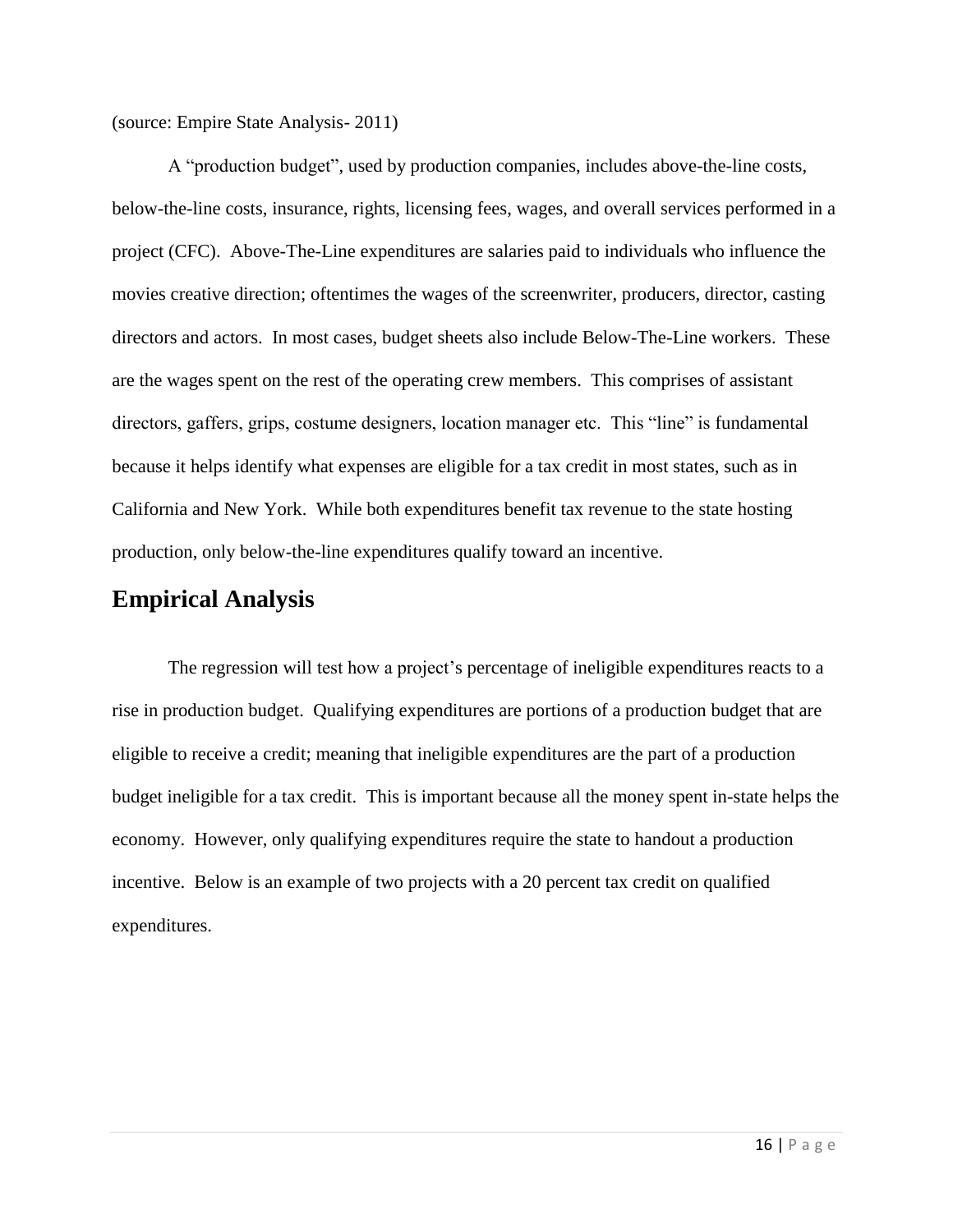

The state's return on investment is the generated tax revenue collected from in-state expenditures. The tax credit rate (20-25 percent in California) multiplied by a production's qualified expenditures comprises the total amount of tax credit allocated. Therefore, the ideal project to maximize state tax revenue would be having *high* in-state expenditures with a relatively *low* percentage of qualifying expenditures. The purpose of this model is to predict whether or not the size of a production budget affects this ratio. If there is a noticeable trend, then either pursuing big-budget or small-budget films will generate the best economic benefit for California.

For this model the response variable y is the percentage of a productions budget ineligible for a tax credit. The predictor variable x is the productions total in- state expenditures (New York). A subset of the data in Minitab looks like: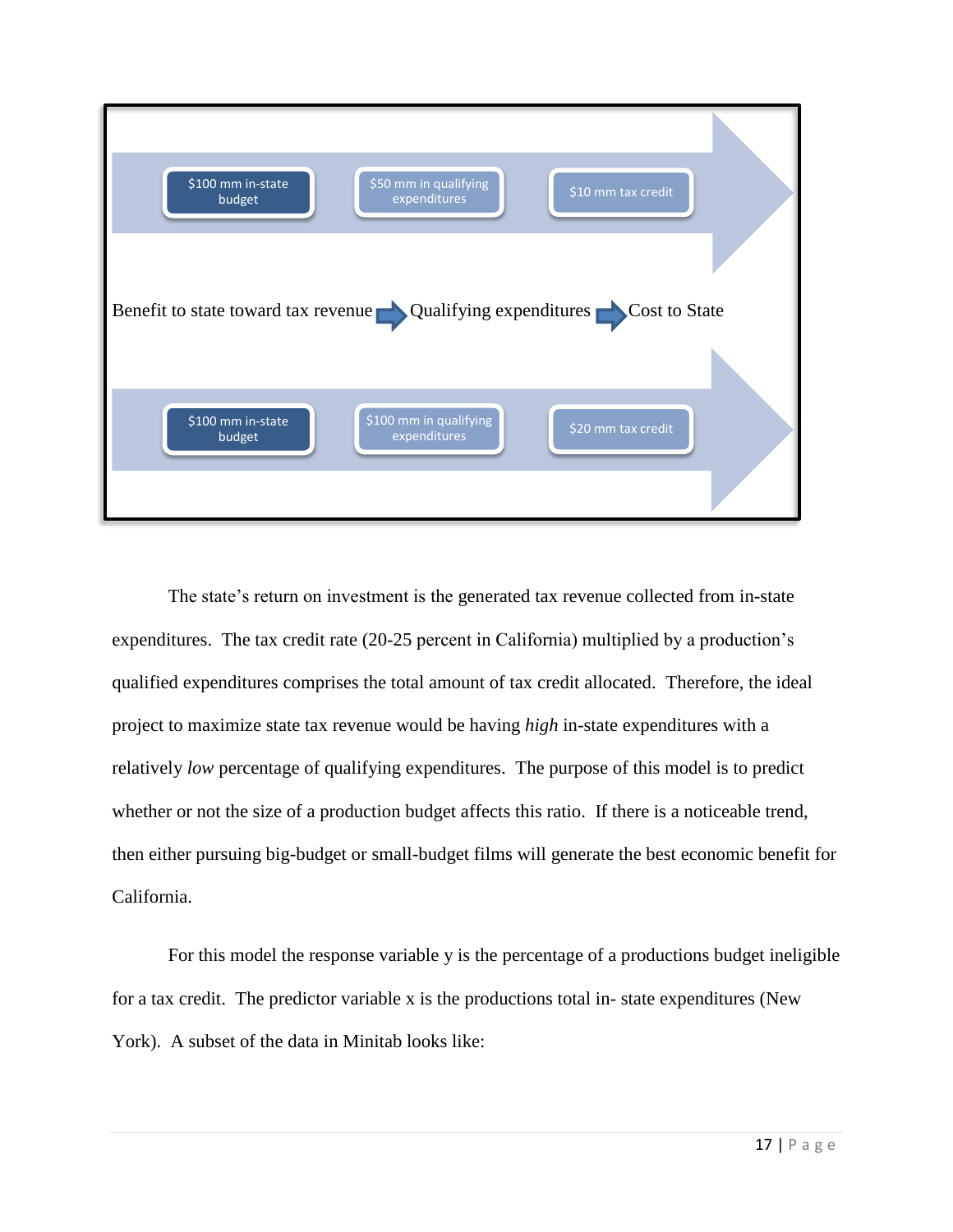|                |              | <b>Total New York Spend   Total Qualified Expenditures  </b> | Pct. of Ineligible Expenditures | Year |
|----------------|--------------|--------------------------------------------------------------|---------------------------------|------|
|                | \$7,512,851  | \$4,691,932                                                  | 0.375479                        | 2004 |
| 2              | \$29,895,348 | \$13,243,447                                                 | 0.557006                        | 2004 |
| 3              | \$28,923,069 | \$19,753,552                                                 | 0.317031                        | 2004 |
| $\overline{4}$ | \$5,430,552  | \$3,697,024                                                  | 0.319218                        | 2004 |
| 5              | \$7,093,466  | \$5,679,201                                                  | 0.199376                        | 2004 |
| 6              | \$41,135,930 | \$25,876,168                                                 | 0.370959                        | 2004 |

Here is a plot of the data with the estimated regression equation:



The positive slope shows that there is indeed a relationship between percentage of a budget ineligible for a tax credit and the total in state production spending.

#### **Regression Model:**

Null hypothesis  $H_0: \beta_1 = 0$ Alternative hypothesis  $H_A: \beta_1 \neq 0$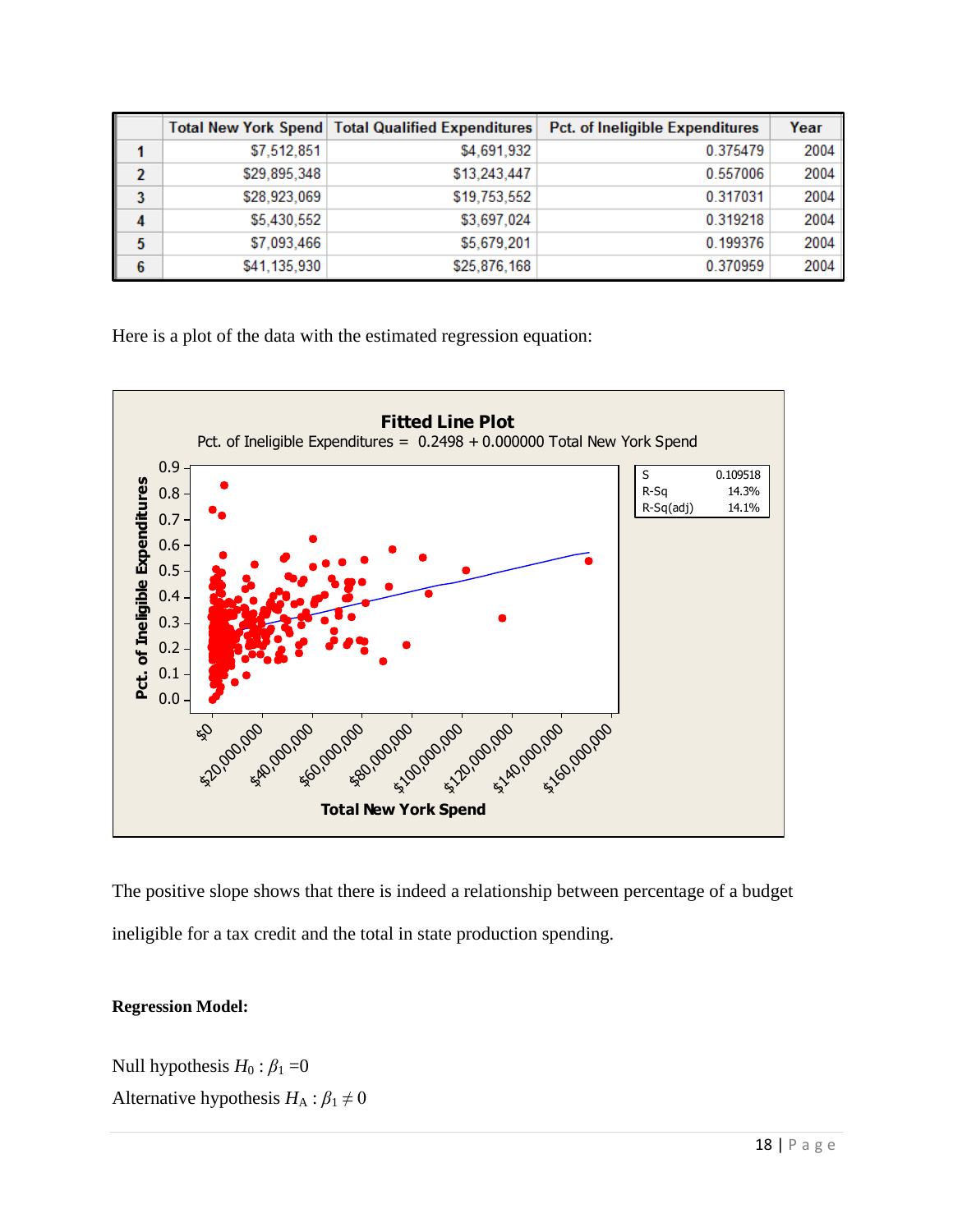My null hypothesis states that as production company's spends more, the percentage of ineligible expenditures will remain constant (a slope of zero). My alternative hypothesis states that changes in the size of a production budget do affect the production's percentage of ineligible expenditures. While it's understandable that a big-budget film will have a greater amount of total ineligible expenditures, the test will find if there is a change of ineligible expenditures as a percent of total budget.

**Regression Analysis: Pct. of Ineligible Exp. versus Total New York Spending, Year** 

```
The regression equation is
Pct. of Ineligible Expenditures = 2.70 + 0.000000 Total New York Spend
                            - 0.00122 Year
317 cases used, 30 cases contain missing values
Predictor Coef SE Coef T P
Constant 2.703 5.062 0.53 0.594
Total New York Spend 0.00000000 0.00000000 7.52 0.000
Year -0.001222 0.002521 -0.48 0.628
S = 0.110479 R-Sq = 15.5% R-Sq(adj) = 15.0%
Analysis of Variance
Source DF SS MS F<u>e P</u>
Regression 2 0.70332 0.35166 28.81 0.000
Residual Error 314 3.83253 0.01221
Total 316 4.53585
Durbin-Watson statistic = 2.01400
```
The p-values in blue shows whether the predictors in the regression are a good or bad indicator of the response variable. The p-value for Total New York Expenditures is less than .000 and is a great predictor of ineligible expenditures. The P-value for years as a predictor of ineligible expenditures is above .05, and is not considered a good indicator. This high value was expected because 'years' should not be a significant indicator of a productions percentage of ineligible expenditures.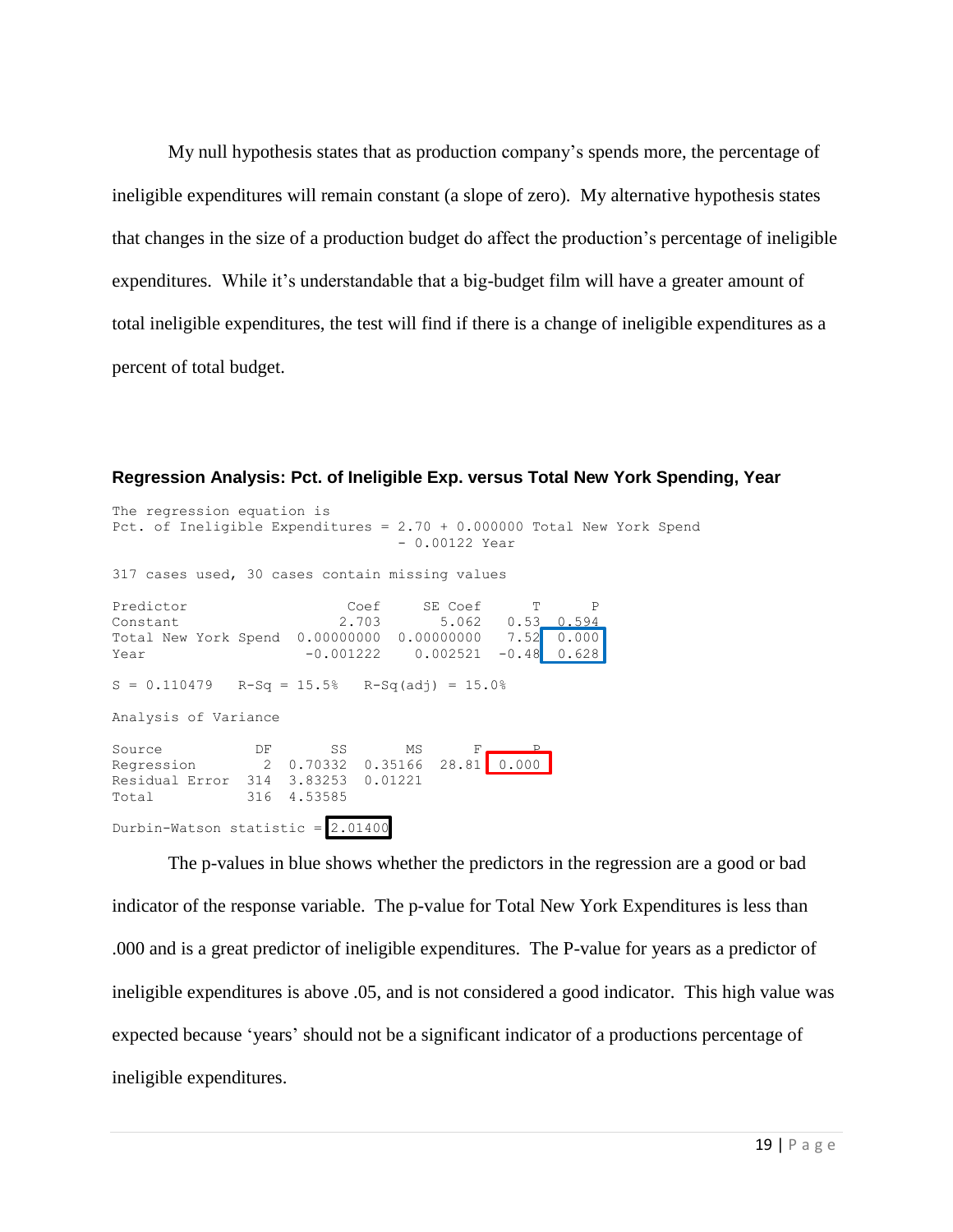The overall P-value of the regression (red) is so small (less than 0.001) that we can reject the null hypothesis and conclude that  $\beta_1$  does not equal 0. There is sufficient evidence, at the  $\alpha$  = 0.05 level, to conclude that there is a relationship between ineligible production spending and a project's total in-state production budget.

A Durbin-Watson test for autocorrelation was necessary to prove the legitimacy of the findings. Autocorrelation, or serial correlation, is a mathematical tool for finding repeating patterns. The Durbin-Watson test ultimately examines whether there is a trend present in the data between years or if each observation is independent. In testing for positive autocorrelation, my null and alternative hypotheses are as follows:

Ho:  $p = 0$  (positive autocorrelation does not exist)

HA:  $p > 0$  (positive autocorrelation is present)

The critical values, found in the Durbin-Watson significance table, with  $K=2$  (number of regressors) and n >200 (number of observations), are:

 $dL=1.653$  and  $dU=1.693$ .

Since the Durbin-Watson test statistic (squared in black) is greater than the upper bound critical value—  $d > dU$ , we fail to reject the null hypothesis that there is no autocorrelation present. Therefore, no changes are necessary to the regression to validate using data from many different years.

In California, lawmakers are uncertain of the effectiveness of California's film and TV tax credit program largely because of insufficient performance data available. By using data from New York's incentive program, which is over four times larger than California's, it's possible to estimate what will work best in California. California's conservative annual program funding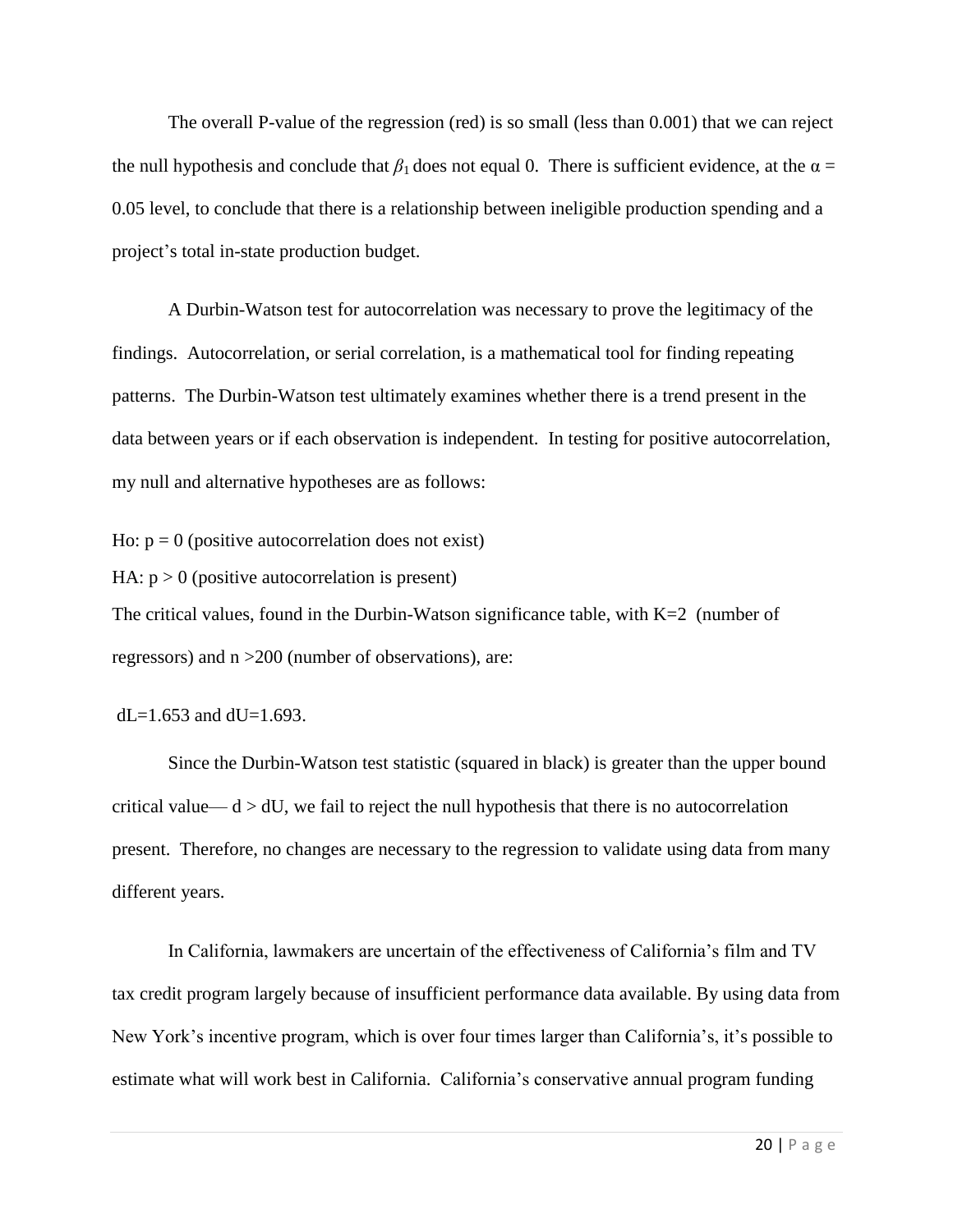raises the argument of whether it is more beneficial to attract several small-budget productions or to attract fewer big-budget features and television series. This model shows with great confidence that the best productions to target are the projects with the largest budgets, as they provide the greatest economic impact. On average the hire many more workers, have longer shooting periods, and spend a greater percentage of total budget on ineligible expenditures toward a tax credit.

A potential explanation of the positive trend is that big-budget productions have greater Above-The-Line expenditures. Major feature films and TV shows hire top-tier talent and prestigious directors. Actors such as Tom Hanks, Adam Sandler, Johnny Depp and Leonardo DiCaprio earn anywhere from \$30 to \$77 million per picture (CNN). Although these expenditures are ineligible for tax credits in most states, the salary directly contributes toward state tax revenue. Under the current budget cap, Leonardo DiCaprio, who leads the industry as top paid male actor at \$77 million per picture, disqualifies a production from receiving a tax credit in California as soon as he is hired.

Even though the benefits of big-budget productions are undeniable, the program is unlikely to change until California can increase the annual allocation of expenditures. This is mainly because the government prefers to aid as many films as possible, and a few blockbuster films will exhaust the program's annual funds faster than several small projects will.

### **The Lottery System**

Previous analyses of California's Film and TV tax credit program often note the need to raise the annual allocation of funds. Meanwhile, however, analyses of the lottery system to allocate credits are usually dismissed because the system is an effective way to avoid "politics".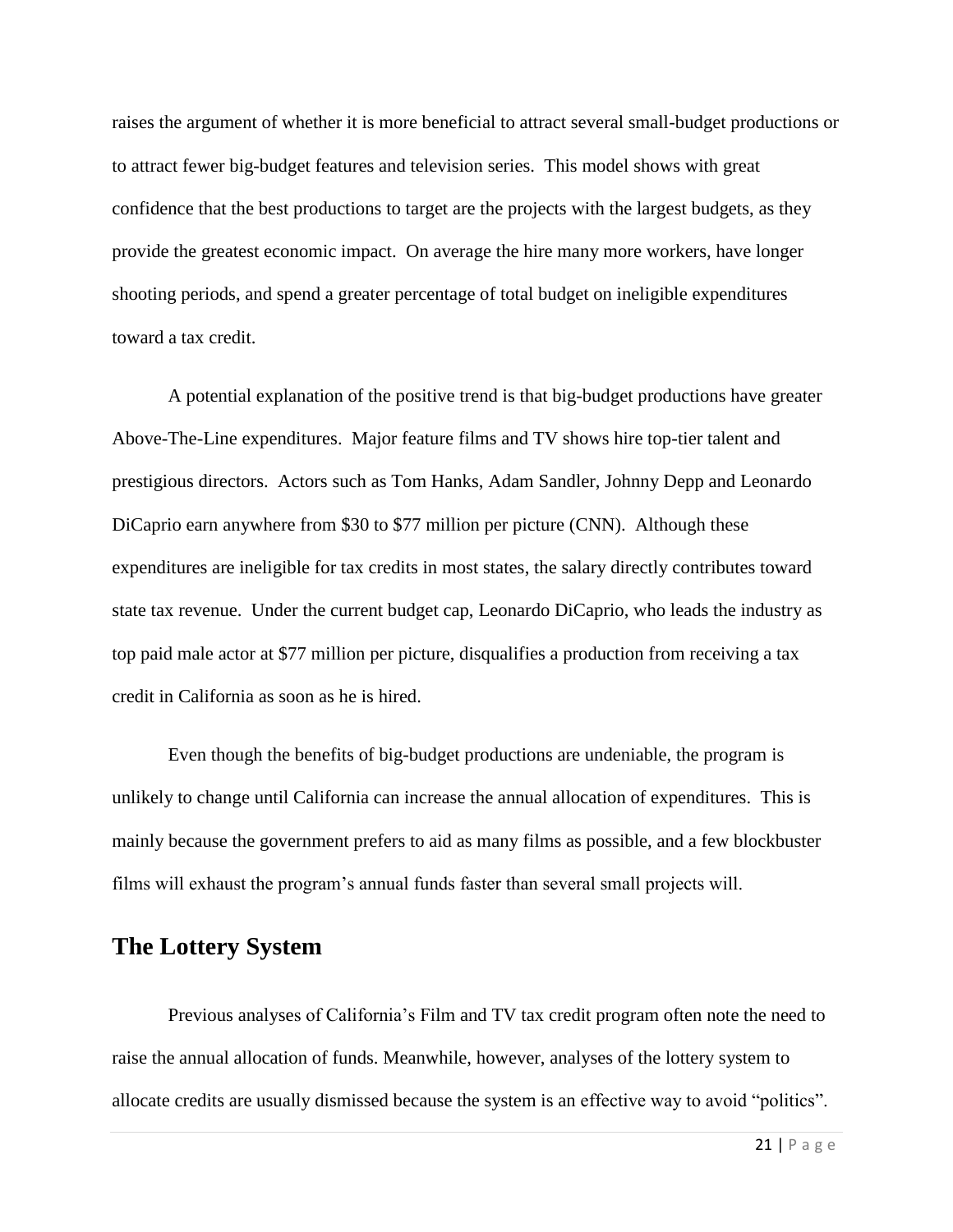Is there a way for this program to be fair and efficient? Or is it better for the government programs to be more fair than efficient?

In the free agent market of Major League Baseball, each team offers a contract for a player based on the organizations need for the players skill-set. Hypothetically speaking, Albert Pujols is a free-agent and the Angels, in dire need of a first baseman, will pay him \$20 million a year for four years. The Dodgers, who already have a great first baseman, are only willing to pay \$2 million a year for four years because they don't necessarily need a first baseman. Under a lottery system, mimicking the one used for the Film and TV tax credit program, the odds of the Angels signing Pujols are the same as the Dodgers signing him. Although the solution may be perceived as fair because both teams have the same chance of receiving the player, the outcome is unjust because the Angels have a greater need for Pujols and Pujols would rather play for \$20 million than \$2 million. In some markets, controlling factors to create a perceived level of fairness may be detrimental. Certain markets, such as free-agency in Major League Baseball, will operate with more efficiency and greater equity if left to the free-market—a market system in which prices and wages are determined by competition without government regulation or fear of monopolies. In the case if California's Film and Television program, the government owns the supply (tax credits), but rather than let the market decide the demand, the government allocates them at random, impartial of the applicants perceived benefits.

Amy Lemisch, director of the California Film Commission, noted that while she understands that demand far exceeds supply for tax credits, "our goal is to administer the program in the most fair and efficient way possible." The random lottery system was designed to promote "fairness" and stimulate California's working class. Yet the bill was passed as part of a stimulus package designed to help California regain its waning signature industry. Essentially,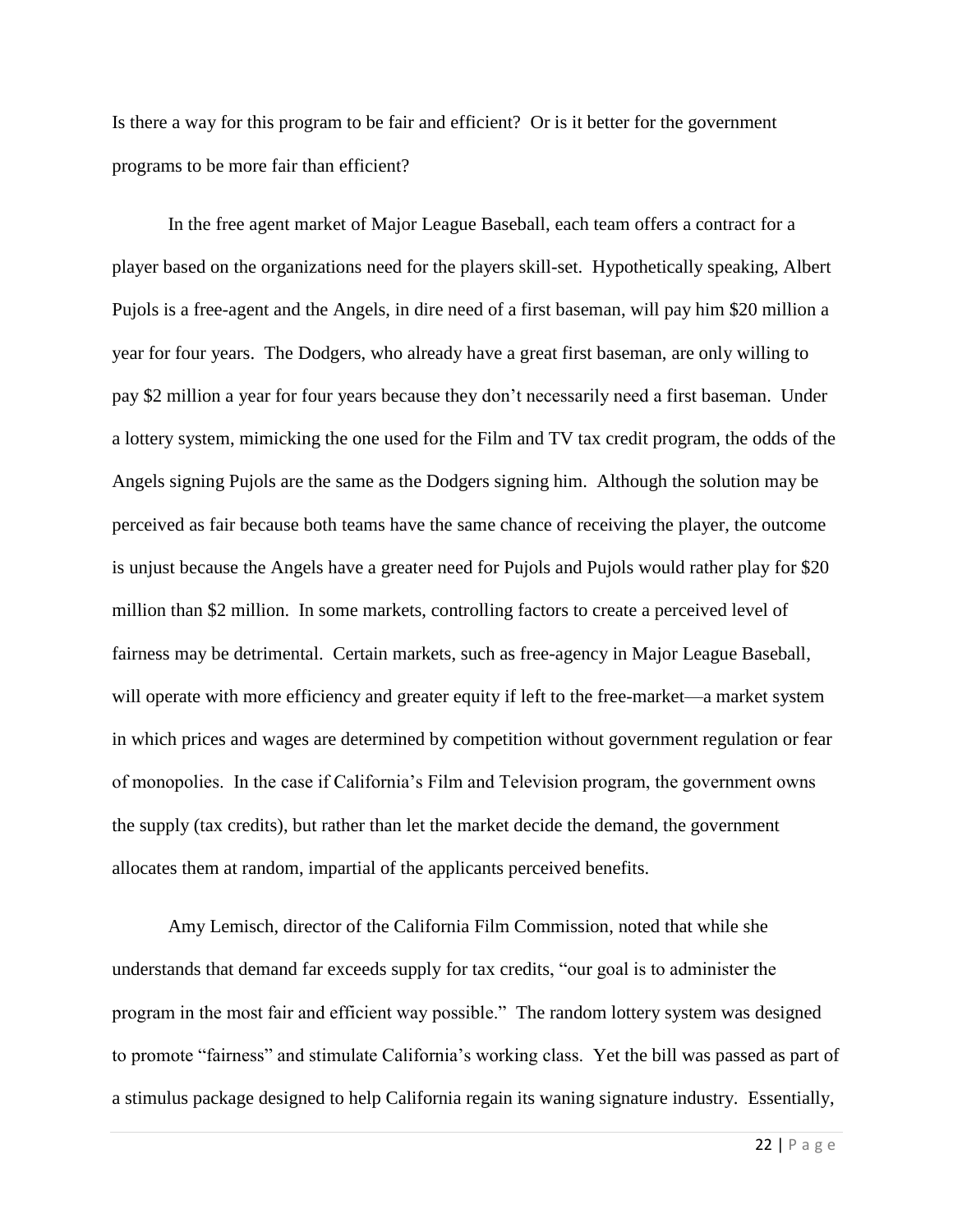the program will be successful if it creates working class jobs in California while stimulating the state's economy. Equity in government programs is often promoted on the basis of fairness, with the government helping those most in need (Marlow). In this case, the program was carefully written to keep the money out of the pockets of well-off studio executives and into the pockets of independent producers without studio backing instead. While this seemingly creates equity because independent producers are at a monetary disadvantage to major studios, the question remains as to whether the perceived fairness is worth the economic losses it creates.

#### **Theoretical Analysis**

The government owns and supplies a good in the form of tax-credits and film producers create demand for that good. The marginal benefit to the producer is different for each applicant. This means that each production company has a unique desire to attain an extra dollar in tax credits. The "buyer value" is the highest price that a consumer would be willing to pay to have the good rather than not have it. More specifically, a film project would have a high buyer value if the producers must locate in California but cannot do so without some sort of a tax credit. On the other hand, a project that applied for the tax credit without needing it would have a low buyer value. The project either has enough money to not worry about receiving a credit, or aesthetically doesn't need to take place in California. The graph below shows the difference in marginal benefit between potential productions Project 1 and Project 2.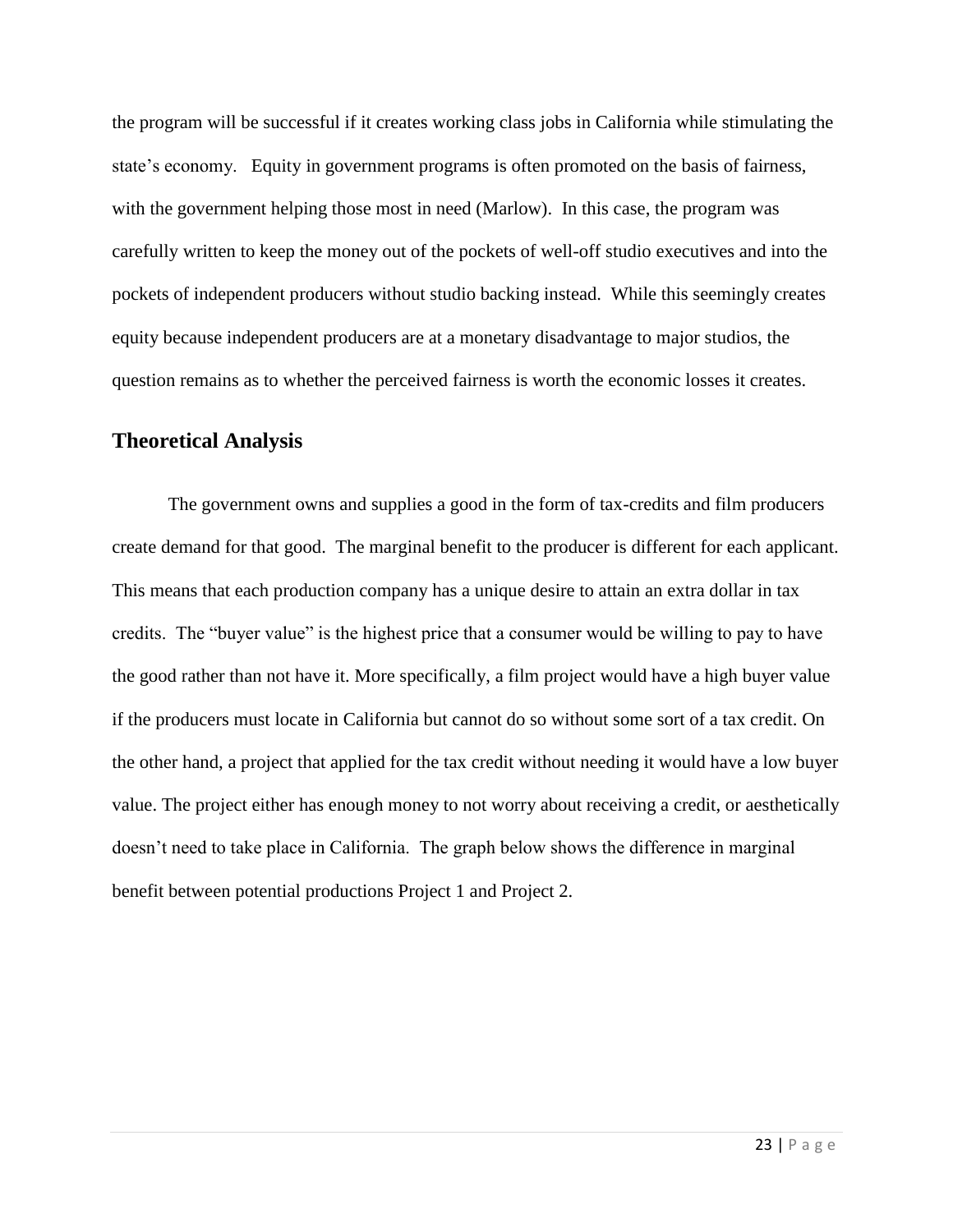

# **Individual Demand**

The difference from A  $\rightarrow$ C and B $\rightarrow$ D depict Project 1's the greater benefit and willingness to pay and perceived buyer value of a \$2 million tax credit.

The current system forgoes efficiency for equity. Under the lottery system, the two producers with vastly different perceived benefits have the same probability of receiving a tax credit. By applying Coasian Bargaining to an Auction system, California can potentially increase efficiency by allocating tax credits. For the purpose of this paper, the "Coase Auction" is a potential solution that may help generate greater revenue for California while allocating the limited number of tax credits available to those who need it most.

The Coase Theorem is used as a way to efficiently allocate resources in a market without government intervention such as tax or subsidy. *If* private parties can bargain *without cost* over the allocation of resources, then the private market will always solve the problem of externalities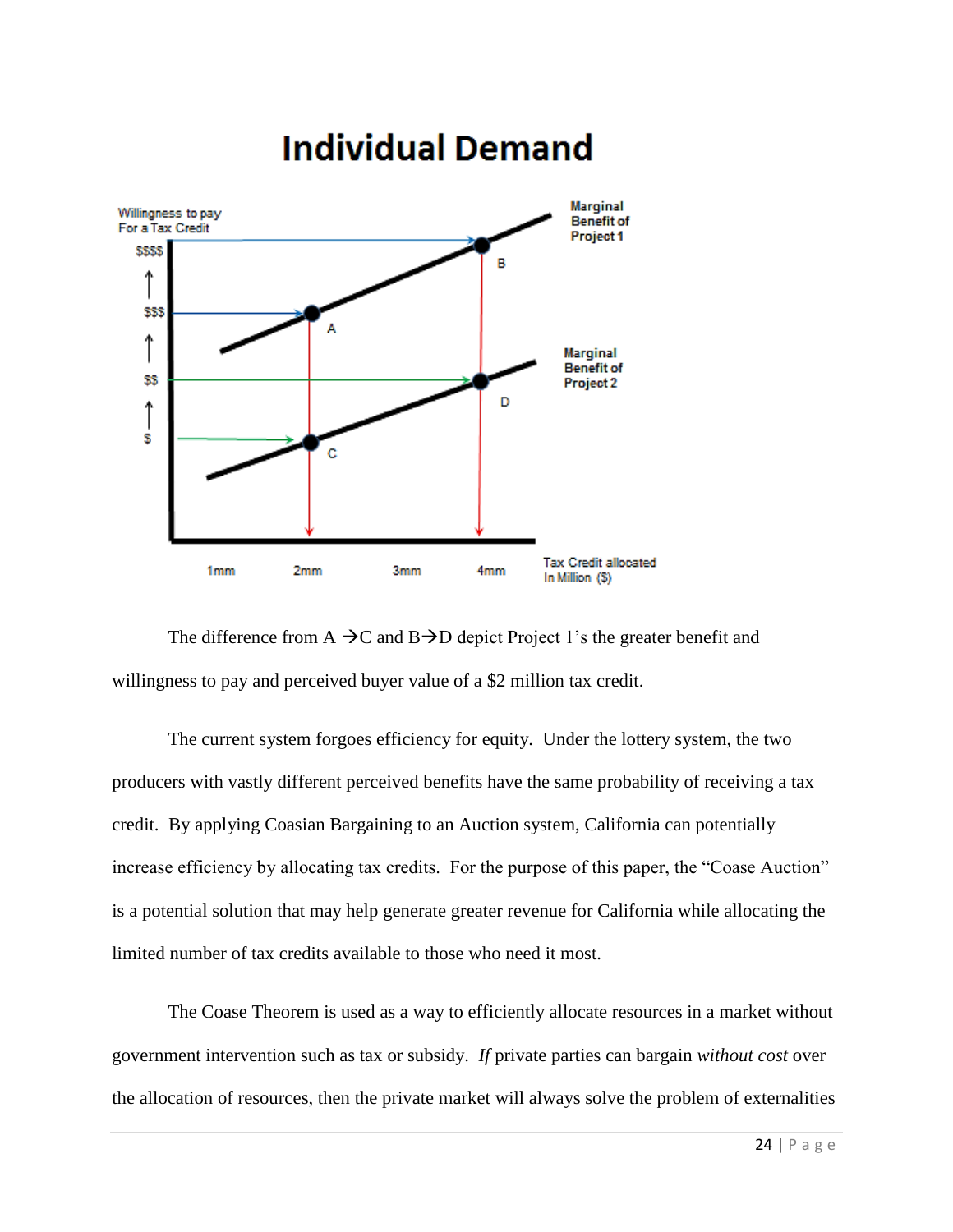and allocate resources efficiently. Since the government is the owner of the resource—tax credits—the main implications of the Coase Theorem are keeping transaction costs low and the ability to find the highest valued user.

The Coase Theorem often loses its applicability due to the fact that the transaction costs tend to prevent bargaining from yielding outcomes that are more efficient than not bargaining at all. An example can be seen in two owners of a duplex; an elderly man in one, and a young "punk" in the other. The old man wants to bargain with the punk to stop blasting music after 9:00 PM but the young man is rather intimidating. The young punk wants the old man to stop playing Jazz flute at 8:00 AM every morning. The old man, in fear of confrontation, decides against bargaining in favor of asking the government to enforce a noise ordinance for necessary "quiet hours". If the transaction costs were lowered and the old man was able to confront his neighbor, they may have reached an agreement that would satisfy both owners. The transaction costs for film credits are relatively low because the government is the solitary owner of the tax credits.

This also removes another common implication of the Coase Theorem of who the property rights belong to. The individual who owns the property rights will receive the better bargain. In the example above, if the young punk was the owner of the duplex, he would have the bargaining power to demand the old man to stop playing music in the morning. If the old man was owner of the property, he would gain the upper-hand in negotiations for the music to stop playing past 9 PM. The Coasian solution would be that the young man will stop playing loud music at night if the old man stops playing his jazz flute in the morning. In the case of film credits, there is no property right issue because the California Film Commission is the owner of the tax credit. With no property rights and no intimidation issue, language barrier, or any other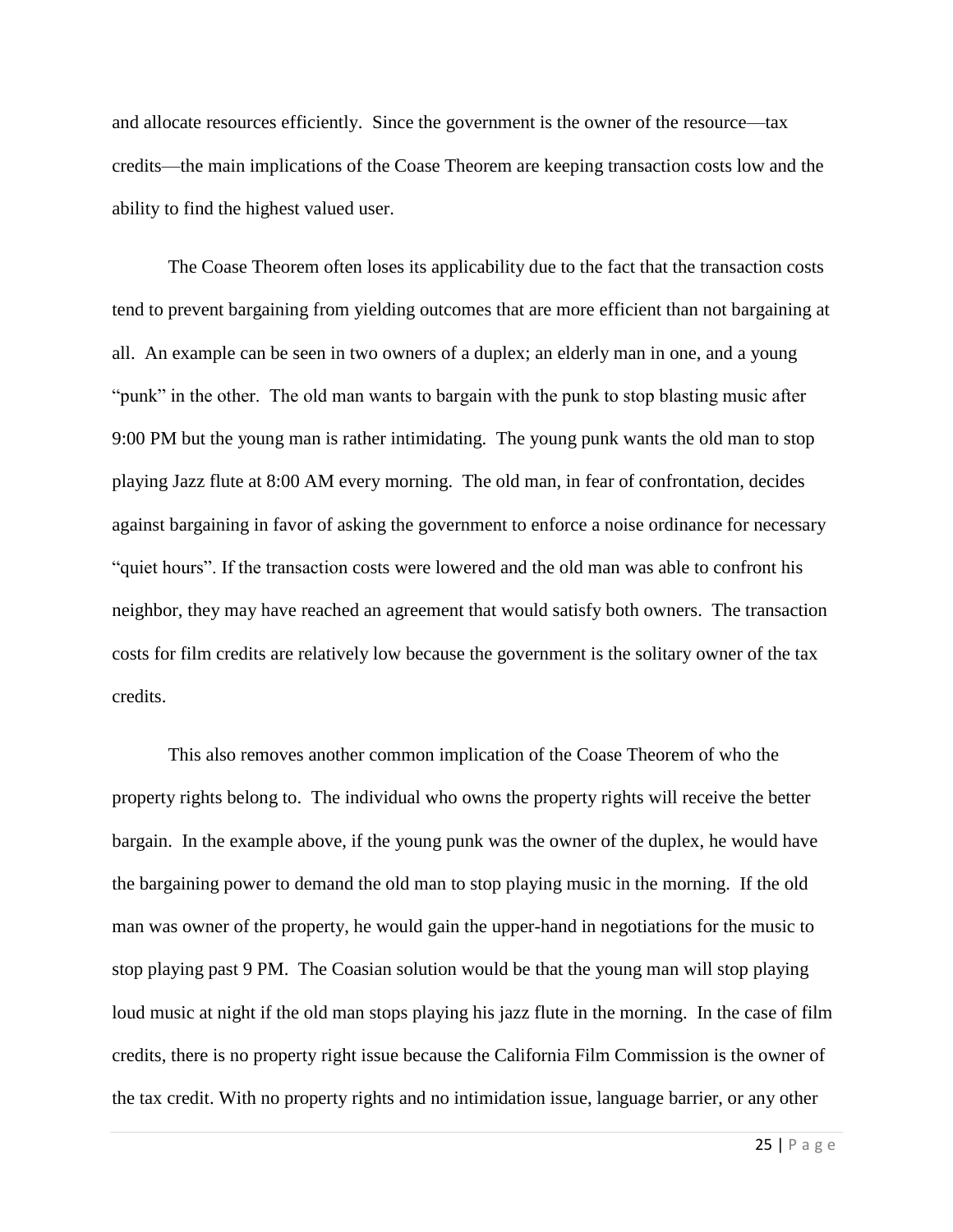major transaction costs, the final implication of the system is how to find the applicant who has the greatest value for the tax credit.

#### **Auctions**

An auction is simply a public sale in which goods or properties are sold to the highest bidder. The outcome of an auction does not depend on the identity of the bidders. The underlying assumption made when modeling auctions is that each bidder has an intrinsic value for the item being auctioned; they are willing to purchase the item for a price up to a certain value, but not for any higher price (Cornell Institute). The intrinsic value in this case is the bidder's "buyer value" from before. The applicant with the greatest buyer value will be willing to pay the most and therefore would win the auction. The Coase Auction gets tricky because rather than auctioning a good or property, the government is, in fact, auctioning money. For every extra dollar spent in receiving a tax credit, the tax credit percentage is lowered. Therefore, a production company willing to pay \$1 million for a tax credit of \$2 million would be willing to film in California for 10 percent tax credit rather than the 20-25 percent credit currently in place. The Headway Project noted that the reduction of the tax credit in California would still stimulate production due to the expenses of relocating in a different state. A 10 percent credit in California may be equivalent to a 20 percent credit in a different state once relocation costs are factored in. Importing key crew members, actors, and the added expenditures on housing together reduce a large percentage of the fiscal savings of the tax credit.

The application of the Coase Auction would benefit more production companies by helping more projects with the same amount of annual funds. The money received from the auction can be reapplied to the program's available funds—helping to extend the annual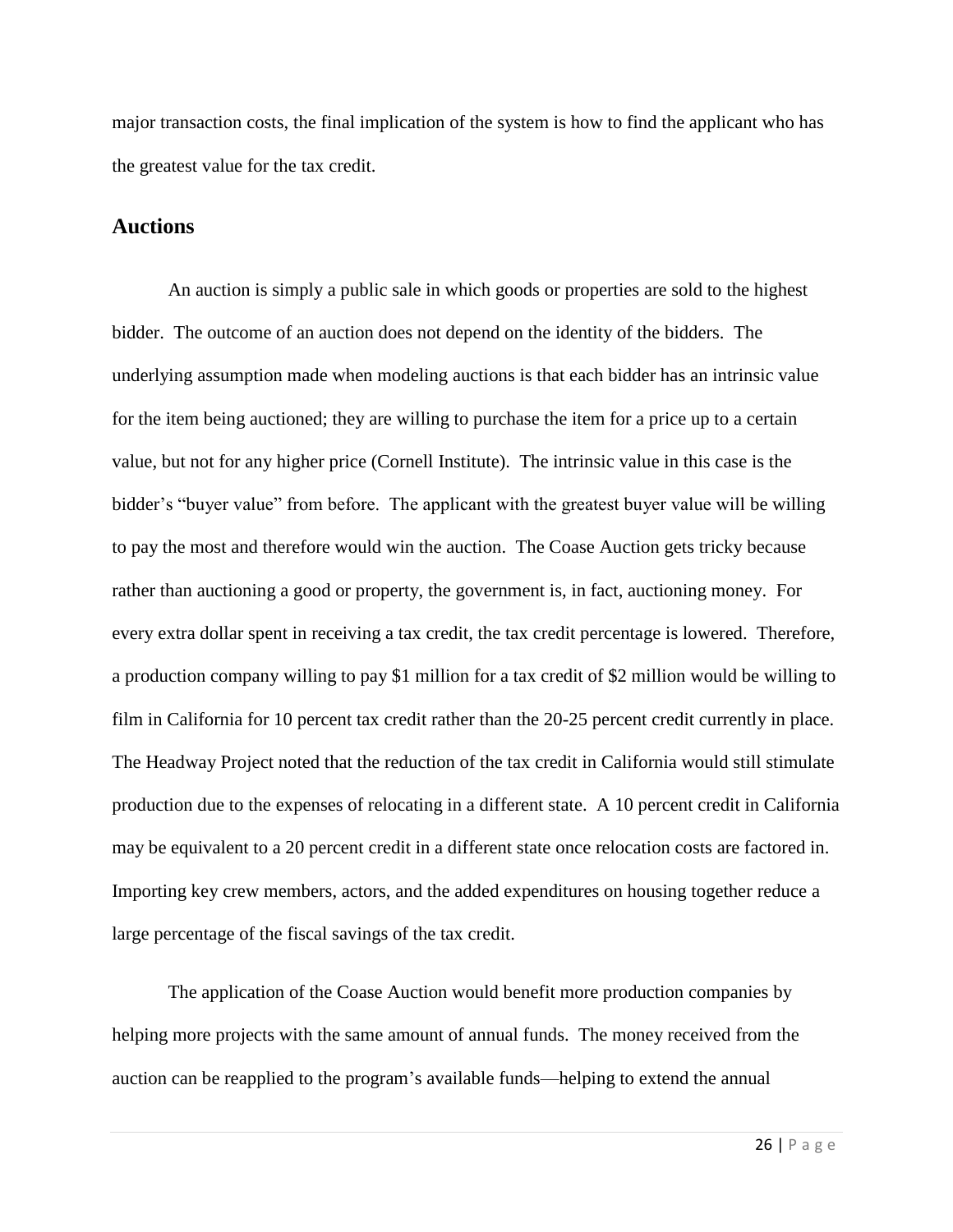allocation. In the example of the production willing to spend \$1 million for a \$2 million tax credit, the \$1 million salvaged by the CFC would recycle into the annual funding pool. Since the user is essentially spending money to receive a savings on qualified expenditures, there will be an inherent cap on how much someone is willing to bid. No production would bid over the amount they will receive.

 While the auction system is undoubtedly a simple and fair allocation system, this paper proposes a system that is more efficient and fair in a different respect. Under the current program, all qualified applicants have the same opportunity to win a tax credit for their film project. Furthermore, studio executives are unable to buy or swindle themselves subsidizations. However, as mentioned earlier, the studio blockbusters hire more jobs on average than small productions and provide a better benefit to California. While the lottery system does prevent reimbursing already wealthy executives, the labor force for big-budget and small-budget films remain the working class. The perceived benefit of helping all production companies equally to help the working class might prove less impartial of a system than it appears. The Coase Auction theory is inherently more complicated than the current lottery system. However, the Coase Auction would ultimately allow producers with a greater marginal benefit and buyer value a better opportunity of receiving a tax credit. The Coase Auction system would potentially extend the allocation pool—helping a greater number of projects while generating greater tax revenue from production in California.

## **Conclusion**

The purpose of this paper was to analyze the California's Film and Television Tax Credit program, which was enacted to help increase jobs, tax revenues and film and TV production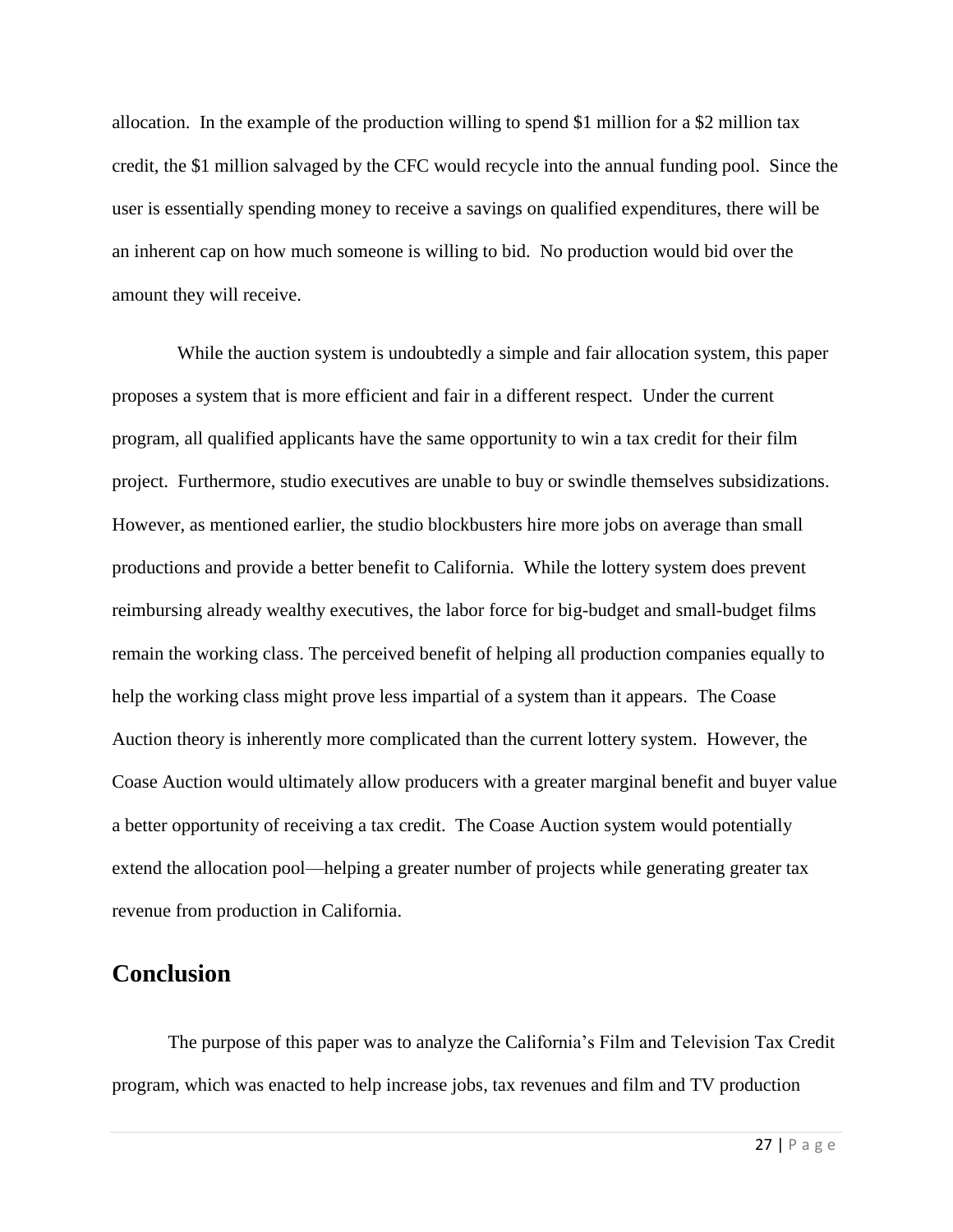spending in California. Although this paper did not discuss every aspect of the current program, it addressed how the CFC was successful in generating working class jobs, and how it helped stimulate California's signature industry. Even though the program has helped bring home the movie industry, there are areas within the program that must be rewritten in order to fully preserve film production within the state.

The first finding revealed that California will benefit from targeting big-budget productions. Big-budget films generate more money in California compared to small-budget productions. This is due to the increase in number of employees that big-budget films require. Big-budget productions also spend more on expenditures that are ineligible for tax credit. The ineligible expenditures generate the same tax revenue for California, but don't contribute toward receiving a tax credit. A common saying in the independent film industry is "it's all on the screen". In other words, independent productions have no money to waste. This demonstrates that there will be less indirect and induced benefits received by the state from small independent film productions. As this report has shown, California will generate the most revenue by targeting big-budgets because they spend more in-state which includes a greater percentage of ineligible expenditures.

Next, this paper analyzed the use of random lottery system for allocating tax credits in California's film industry. While undoubtedly a fair and simple system, the net benefit to film producers and California's economy is reduced. By using ideas borrowed from Coase Bargaining and applying it to an auction system, California can potentially allocate its production credit to a greater number of films, generate more revenue in California, and help the filmmakers who are in greatest need of subsidies.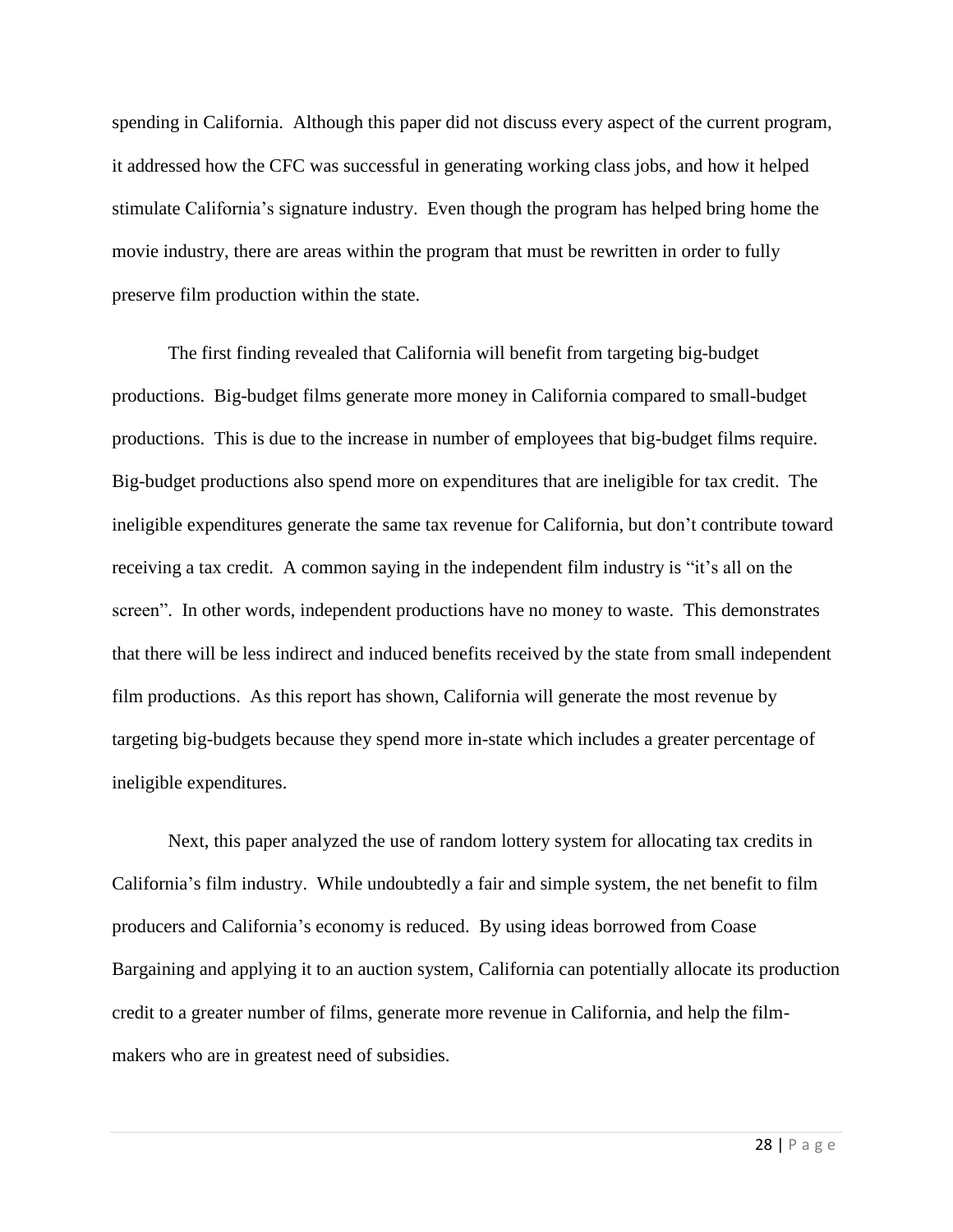# **Appendix**

Breakdown of the firm "Argo" expenditures in California:

| Hotel/Housing (ATL & BTL)                                | \$210,053    |
|----------------------------------------------------------|--------------|
| Car rentals:                                             | \$42,467     |
| Catering, bakery goods & other food items                | \$475,747    |
| Hardware & lumber supplies                               | \$441,663    |
| Secretarial personnel, equipment (Xerox, phones<br>letc) | \$70,957     |
| Local wardrobe purchased                                 | \$401,738    |
| Dry cleaning                                             | \$71,037     |
| Gasoline                                                 | \$182,156    |
| Location fees-Total                                      | \$1,430962   |
| City, county and other governmental permit fees          | \$34,303     |
| Off-duty personnel (police, fire etc)                    | \$71,968     |
| Local cast & extras hired                                | \$3,028,975  |
| Local security hired                                     | \$327,917    |
| Per Diem payments                                        | \$23,385     |
| Local hires (carpenters, electricians etc.)              | \$18,888,098 |
| Other rentals                                            | \$3,620,466  |
| Other purchases:                                         | \$1,809,420  |
| <b>GRAND TOTAL SPENT:</b>                                | \$31,049,818 |
|                                                          |              |

(Credit: Film Works)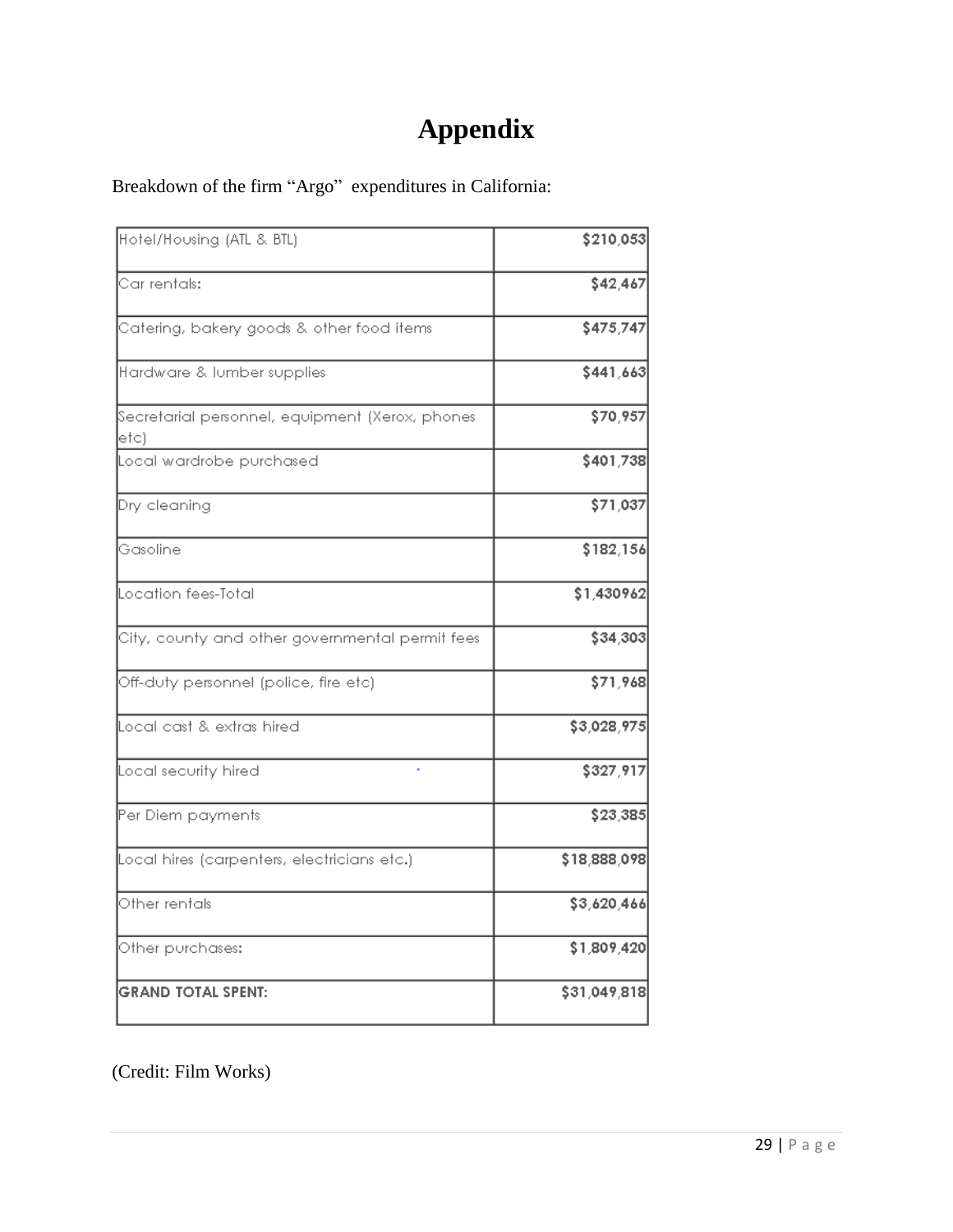# **Works Cited**

"California Film Commission." *California Film Commission*. N.p., n.d. Web. 8 May 2013.

Easley, David, and Jon Kleinberg. *Networks, Crowds, and Markets: Reasoning about a Highly Connected World*. New York: Cambridge UP, 2010. Print.

- *California Film & Television Tax Credit Progress Report*. California Film Commission, n.d. Web. 3 May 2013.
- Cooper, Christine, Gregory Freeman, Shannon Sedgwick, and myasnik poghosyan. "California Film and Television Tax Credit Program: An Economic Impact Study." . Los Angeles County Economic Development Corporation, n.d. Web. 3 May 2013.

"Film New Orleans." *Film New Orleans*. N.p., n.d. Web. 1 June 2013.

Kerrigan, Shari. *Fiscal Year 2011/2012 Film and Entertainment Industry Financial Incentive* 

*Performance Report*. Florida Department of Economic Opportunity, n.d. Web.

Kong, Michael, and Aniruddha Bette. "There's No Place Like Home: Bringing Film & Television

Production Home to California." . The Headway Project, n.d. Web. 3 May 2013.

Klowden, Kevin, Anusuya Chatterjee, and Candice Flor Hynek. "Film Flight: Lost Production and Its

Economic Impact on California." . Milken Institute, n.d. Web. 3 May 2013.

Marlow, Michael L. *The Myth of Fair and Efficient Government: Why the Government You Want Is Not the One You Get*. Santa Barbara, CA: Praeger, 2011. Print.